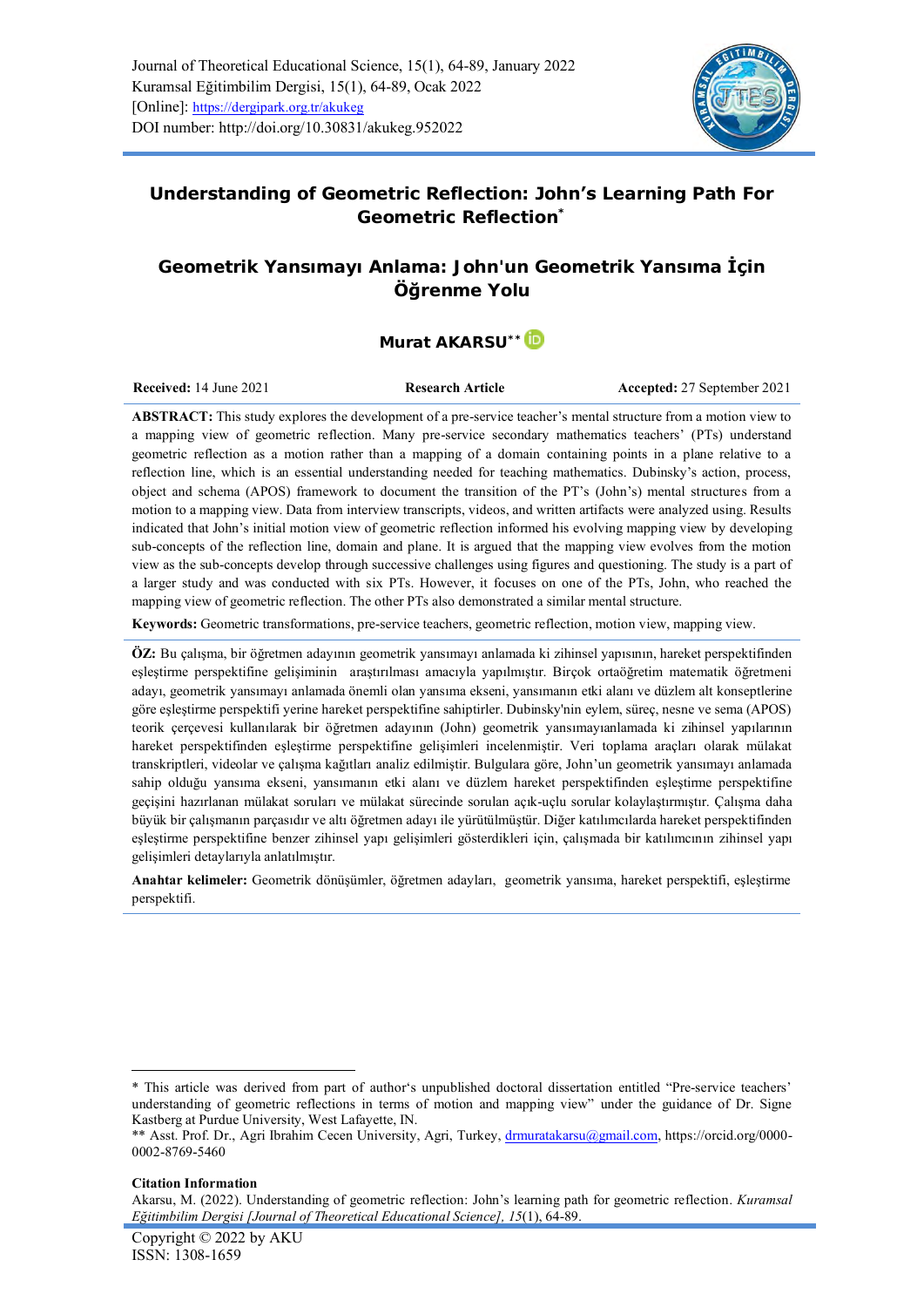The study of geometric transformations (e.g., translation, reflection, rotation) has gained importance in recent years (Akarsu, 2018; Flanagan, 2001; Glass, 2001; Yanik & Flores, 2009). According to the National Council of Teachers of Mathematics [NCTM] (2000), it is important for students to learn and apply geometric transformations and symmetry in order to deeply examine mathematical situations. Studying and understanding these topics can improve their mathematical thinking, reasoning, and problem-solving skills by enabling them to understand such topics as functions, symmetry, and congruence (Clements et al., 1997; Hollebrands, 2003; Portnoy et al., 2006; Yanik, 2011). The most important geometric transformation to understand is geometric reflection because it plays a crucial role in forming other geometric transformations (e.g., translation and rotation) (Yanik, 2006). For instance, if a student were asked to reflect a triangle using two parallel lines of reflection, the student would need to identify that after two reflections, the first image and final image would be geometric translations. This means that the composition of two geometric reflections produces other geometric transformations such as geometric translations. To effectively teach the concept of geometric reflection, teachers need to understand its meaning and role in geometric transformation.

The term geometric reflection has several meanings in mathematics, of which the main distinction is between the motion view and the mapping view (Akarsu, 2018; Edwards, 2003; Hollebrands, 2003; Yanik, 2011). According to the motion view, a geometric reflection refers to a transformation representing a flip of figures around a point, line, or plane (Boyd et al., 2004). According to the mapping view, which is informed by formal mathematics and derived from the definition of function, a geometric reflection on a plane is, as Martin (1982) describes, "a one-to-one correspondence from the set of points in the plane onto itself" (p. 1). From this viewpoint, understanding the domain and range of a geometric reflection involves understanding that all points in the plane are mapped to other points in the plane, so the transformation is not limited to a figure or a point. Instead, as Yanik and Flores (2009) state, one maps "all points in the plane to other points in the plane rather than moving images/points from their original locations to different locations" (p. 42).

To understand the difference between geometric reflection from a motion view and a mapping view, three important sub-concepts must be considered: reflection line, domain, and plane (Flanagan, 2001; Yanik, 2006). PTs with a motion view do not take equidistance and perpendicularity properties into account when they use a reflection line to reflect a geometric figure; they define domain only in terms of given points or geometric figures, and they consider the points or geometric figures as separate from the plane. On the other hand, PTs with a mapping view do take the properties of equidistance and perpendicularity into account when they use the reflection line to perform a geometric reflection; they consider the domain as a whole plane consisting of infinitely many points; and they consider the points or geometric figures as subsets of, not separate from, the plane.

While recent studies emphasize the importance of having a mapping view of geometric reflection, studies show that most students, including PTs, generally have a motion view which is likely to result in inadequate knowledge for understanding and, therefore, teaching geometric reflection (Hollebrands, 2003; Yanik, 2006). But despite the growing literature that supports the necessity for PTs to have a mapping view of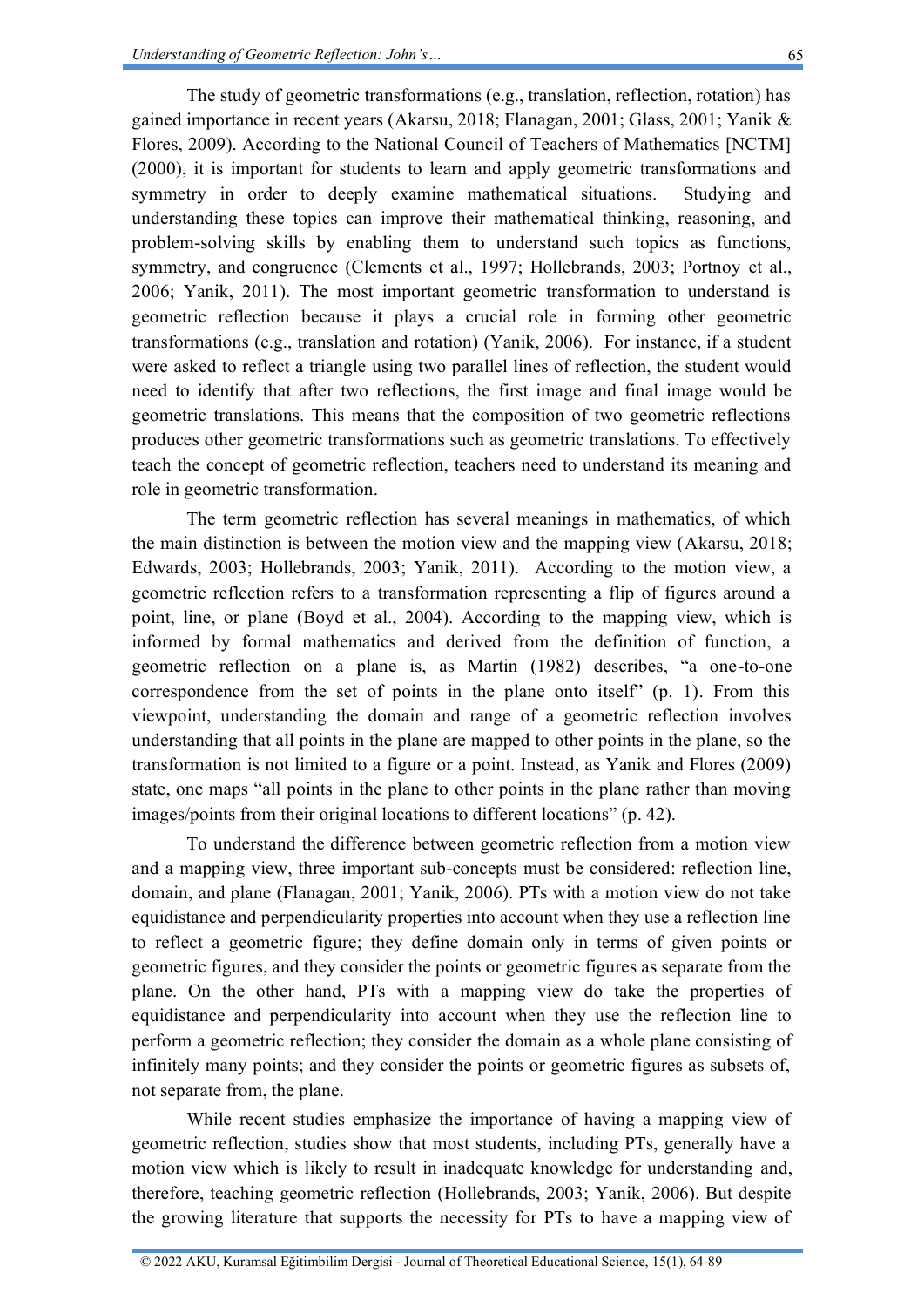geometric reflection, there has been little research on how to help them acquire it (Hollebrands, 2003; Yanik, 2006). To address this issue, I hypothesized that having a motion view of geometric reflection is a prerequisite to developing a mapping view of geometric reflection. Therefore, the research questions in the study are as follows:

- 1. How does a motion view of geometric reflection develop into a mapping view for a secondary mathematics PT?
- 2. What factors facilitate PTs' development of a motion view of geometric reflections into a mapping view?

# **Theoretical Framework**

To investigate and analyze PTs' mental structures with regard to understanding geometric reflection, the Action, Process, Object and Schema (APOS) theoretical framework was used. This framework provides useful guidance for researchers to analyze the level of students' learning of a mathematical subject. Within this framework, I used Genetic Decomposition (GD) as a hypothetical model to identify the mental structures needed by PTs to learn a mathematical subject (Dubinsky, 1991). Specifically, a GD is preliminary model for describing how the mental structures of action, process and object form a schema for a mathematical concept. An inference drawn from the literature is that the mental structures of action and process are necessary and sufficient to create a mental structure for a mapping view of geometric reflection (Hollebrands, 2003; Yanik, 2006). Therefore, in this study I focused on the mental structures of action and process of the theory.

An action is a mental structure that is the first stage in understanding a concept. It starts with the organization or change of mental structures that have been built previously. When forming new mental structures at the action stage, external clues (e.g., a formula or similar example etc.) are needed. These clues should be used to clearly represent the formation of new mental structures (e.g., process) step by step. Therefore, the process of forming new mental structures is not possible without the initial formation and internalization of the mental structure of action (Dubinsky, 1991).

According to Flanagan (2001), first, students with the action structure of the reflection line that defines the geometric reflection have difficulty understanding the role of the reflection line (e.g., understanding the relations between corresponding preimage and image points and the reflection line or the use of the equidistance and perpendicular properties of geometric reflection). Second, students with an action structure of domain assume that a geometric reflection is applied to a single point or figure. Third, students with an action structure of plane assume they may simply perform a reflection as a movement rather than mapping the plane onto itself. This view is erroneous because the plane is a set of infinite points, and geometric figures are not separate from the plane but a subset of points on it.

According to Dubinsky et al. (2005), the process mental structure is formed as a result of the iteration and interiorization of the mental structure of action. While a new mental structure is being formed, all the steps can be imagined without the need to be explicitly stated. According to Flanagan (2001), first, students with a process structure of reflection line know the role of the reflection line (e.g., understand the relations between corresponding pre-image and image points and the reflection line and the use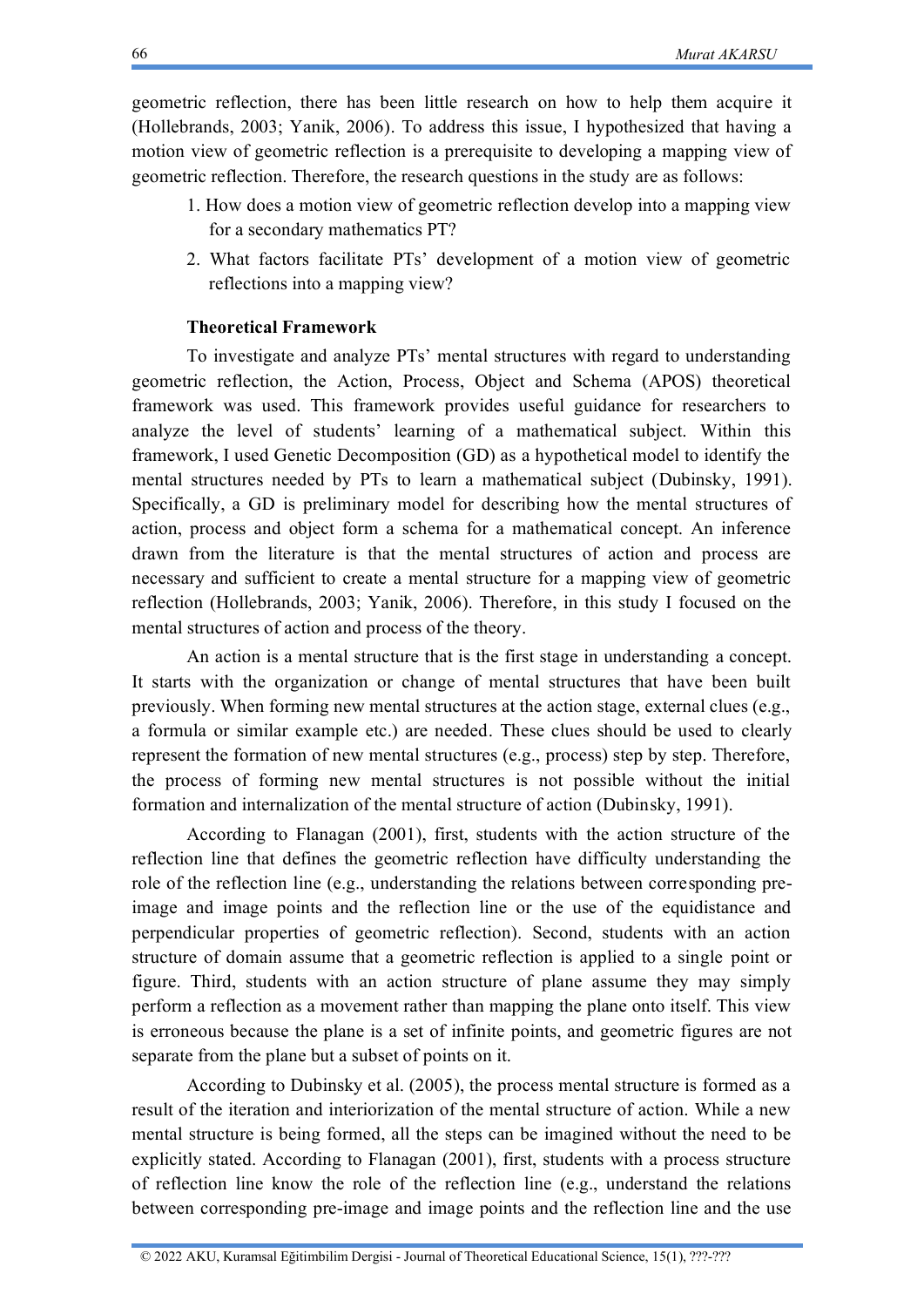of the equidistance and perpendicular properties of geometric reflection). Second, students with the process structure of domain have started to think about all points in the plane rather than only the labeled points on a single figure within it. Third, students with the process structure of plane think of the geometric figures as a part of the plane rather than as separate from it.

I created a preliminary genetic decomposition (PGD) using the literature on mathematics education (Flanagan, 2001; Yanik & Flores, 2009) and inferences drawn from it. The PGD indicates my hypothesis about the PT's action and process structure of geometric reflection based on the motion and mapping view (see Figure 1). The PGD was used to design a series of interviews to develop the geometric reflection tasks to collect research data. Flanagan (2001) and Yanik (2006) have shown that the formation of a geometric reflection mental structure depends on the coordination of the mental structures of action and of process. Accordingly, as seen in Figure 1, I hypothesized that to make a meaningful transition from a motion view to a mapping view, a PT must undergo changes in his/her mental structures of action and process. However, the motion view of the reflection line, domain and plane indicates a different mental structure of action and of process from that of the mapping view of reflection line, domain and plane. For example, a PT with an action structure of motion view considers the domain as a single point or the figure, whereas a PT with a process structure of mapping view considers the domain as a whole plane. However, the existing mental structure of action associated with a motion view can develop into a new mental structure to reach a process structure of mapping view of the domain, as well as of the reflection line and plane. As illustrated in Figure 1, the formation of the mapping view depends on the structuring and organizing of all the relevant mental structures. I hypothesized that the PTs need an action structure of motion view before developing a process structure of a mapping view.

# Figure 1



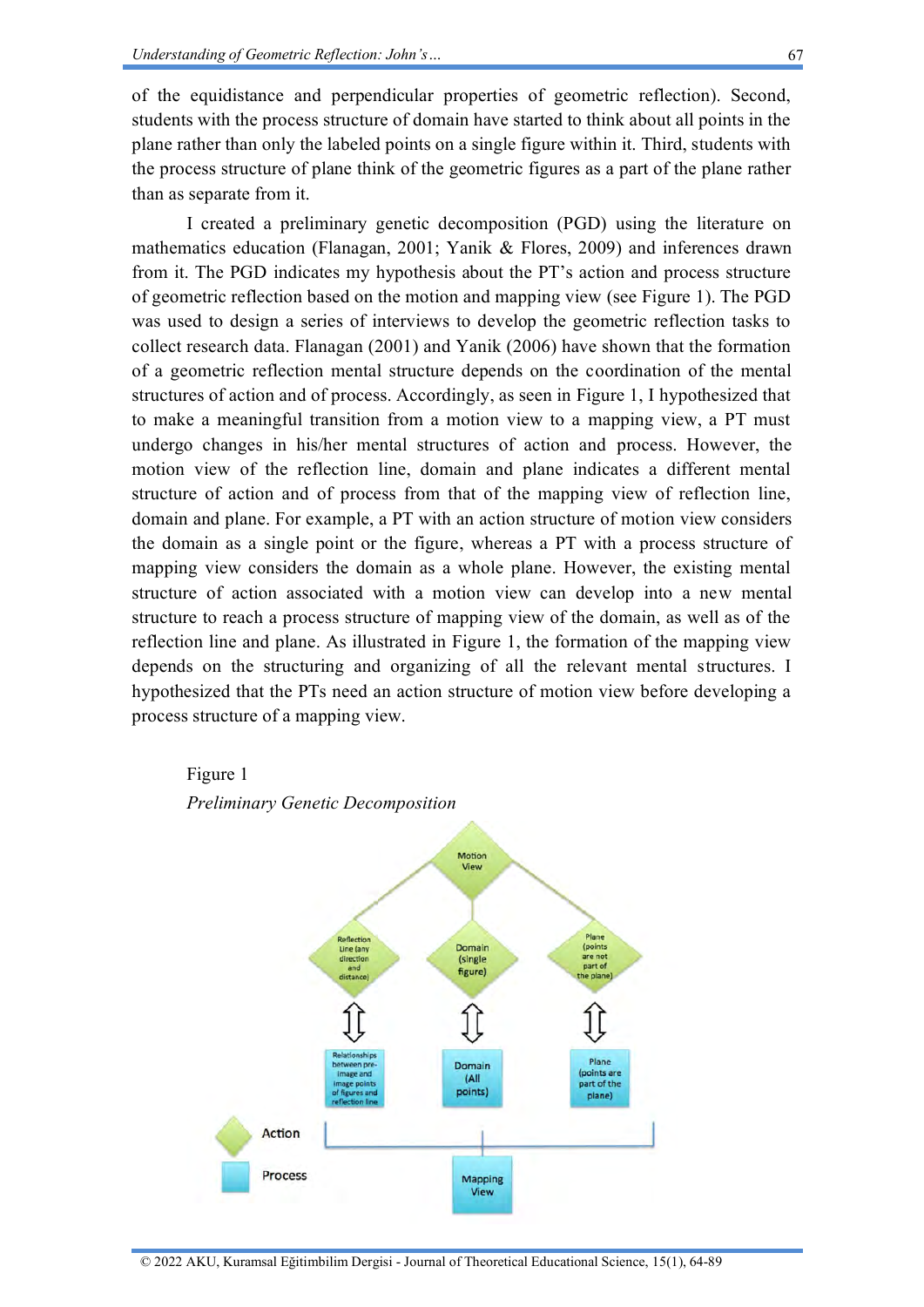# *Research on Students' and Pre-Service Mathematics Teachers' Understanding of the Concept of Geometric Reflection*

Studies of students' and pre-service teachers' understanding of geometric reflection show they have similar difficulties with accurately describing the role of the reflection line, considering the domain as a single figure or assemblage of points, and using the operational definition of the plane (Boulter & Kirby, 1994; Dixon, 1997; Hollebrands, 2003, 2004; Mhlolo & Schafer, 2013; Yanik, 2006). These studies document that both students and pre-service teachers have a motion view rather than a mapping view of geometric reflection.

Hollebrands (2003) implemented a 7-week unit to investigate how 4 tenth-grade students understood the concepts of translation, rotation, reflection, and dilation using the Geometer's Sketchpad (Jackiw, 2001). She found that all the students' understanding of domain indicated a motion view of geometric reflection. For instance, when asked to explore all points on a quadrilateral ABCD that would be fixed over the reflection line j (see Figure 2), a student said that "there were no fixed points in the figure except for the ones on line j, which is not a point of ABCD" (p. 62). This response indicated that the student focused on only the points on the figure rather than all points in the plane as the domain. Hence, it could be inferred that the student had an action structure of domain in understanding geometric reflection. To have a process structure of the domain, the student would need to consider the domain as comprising all points in the plane.

Figure 2





Mhlolo and Schafer (2013) examined 235 eleventh grade students' preconceptions about geometric reflection. When asked to reflect several points on a Cartesian plane over an oblique reflection line, none of the students reflected the points correctly by using the properties of equidistance and perpendicularity, from which it could be inferred that they had an action structure rather than a process structure of the reflection line in their understanding of geometric reflection.

Yanik (2006) conducted an 8-week teaching experiment to explore the development of four PTs' understanding of translation, reflection, rotation, and dilation using Geometer's Sketchpad and found they all had a motion view of geometric reflection based on their understanding of the role of the reflection line, their consideration of domain as a discrete figure, and using the operational definition of the plane. Specifically, the PTs had difficulty determining how to use the reflection line and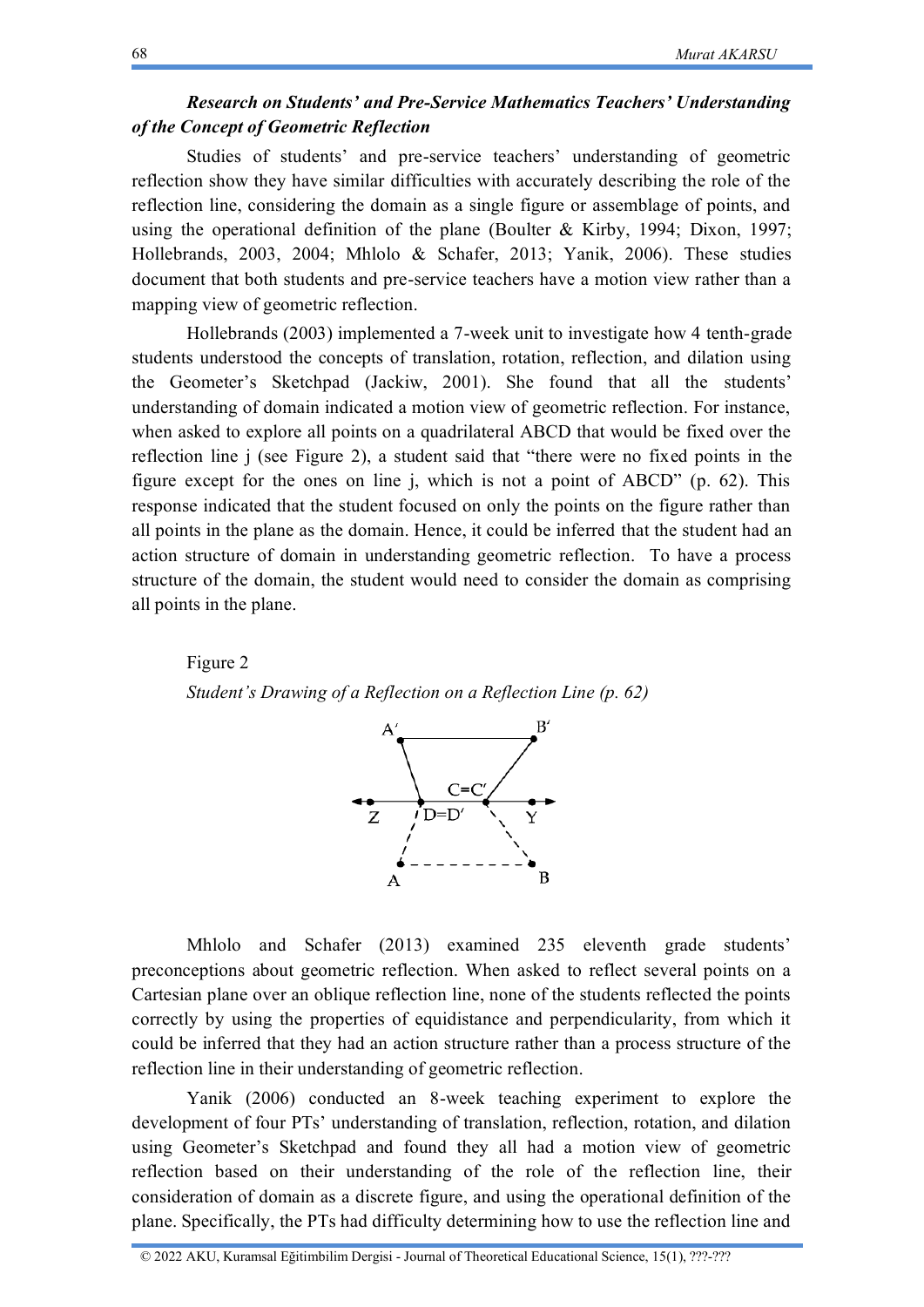understanding the properties of equidistance and perpendicularity, which are important for identifying how to position the points or figure correctly.

Studies show that both students and PTs have a motion view rather than a mapping view of geometric reflection based on their understanding of the role of the reflection line, domain, and plane (Flanagan, 2001; Yanik, 2006). One reason for this problem might be the lack of content in textbooks (Zorin, 2011). In this section, I discuss my examination of the treatment of geometric reflection in terms of motion and mapping views in the middle-grade (6, 7, 8) textbooks of the National Science Foundation (NSF) funded Curriculum of Mathematics Project (CMP) Textbook series (including teacher's guides and student's editions). These books were selected based on their popularity in the USA.

Analysis of the definitions of geometric reflection in CMP textbooks indicates that they support a motion view rather than a mapping view. For instance, the CMP3 teacher's guide describes geometric reflection as occurring "if a reflection in a line maps the figure exactly onto itself" (p. 13). From this description, a student would likely infer that a geometric reflection involves only the given figure rather than all points in the plane. In this way, CMP textbooks may promote students' understanding of the domain as a single figure rather than as all points in the plane in performing a geometric reflection. Thus, while these textbooks were meant to support conceptual development, their focus on inductive reasoning may inadvertently support a motion rather than a mapping view of reflection. This suggests that explicitly providing formal mathematical definitions of concepts in textbooks rather than approaching them implicitly is important for helping students understand mathematical concepts (Tossavainen et al., 2017).

#### **Methods**

# **Participants**

In the original study, six PTs in the Curriculum and Instruction Department of a large, public, Midwestern University in the United States were identified as potential participants for the study. After an initial interview with each, four PTs were selected based on their willingness and ability to explain their thought processes. These four participants were all in their last year of an undergraduate program in mathematics education. By the end of the third interview in the original study, all four participants had reached a mapping view of geometric reflection and demonstrated a similar transformation of mental structuring. Thus, it was considered sufficient to focus on mental structure development of one of the participants for the present case study.

# **Settings for Interviews**

Each participant was interviewed individually three times to investigate their reasoning and thought processes in depth. The initial interview questions were identical for each participant, and the subsequent exploratory interview questions were individualized. All interview sessions were video-recorded, with one video camera focused on interactions between the participant and the researcher. A second video camera focused on the participant's work area and his/her utterances, gestures, manipulations, and speech characteristics.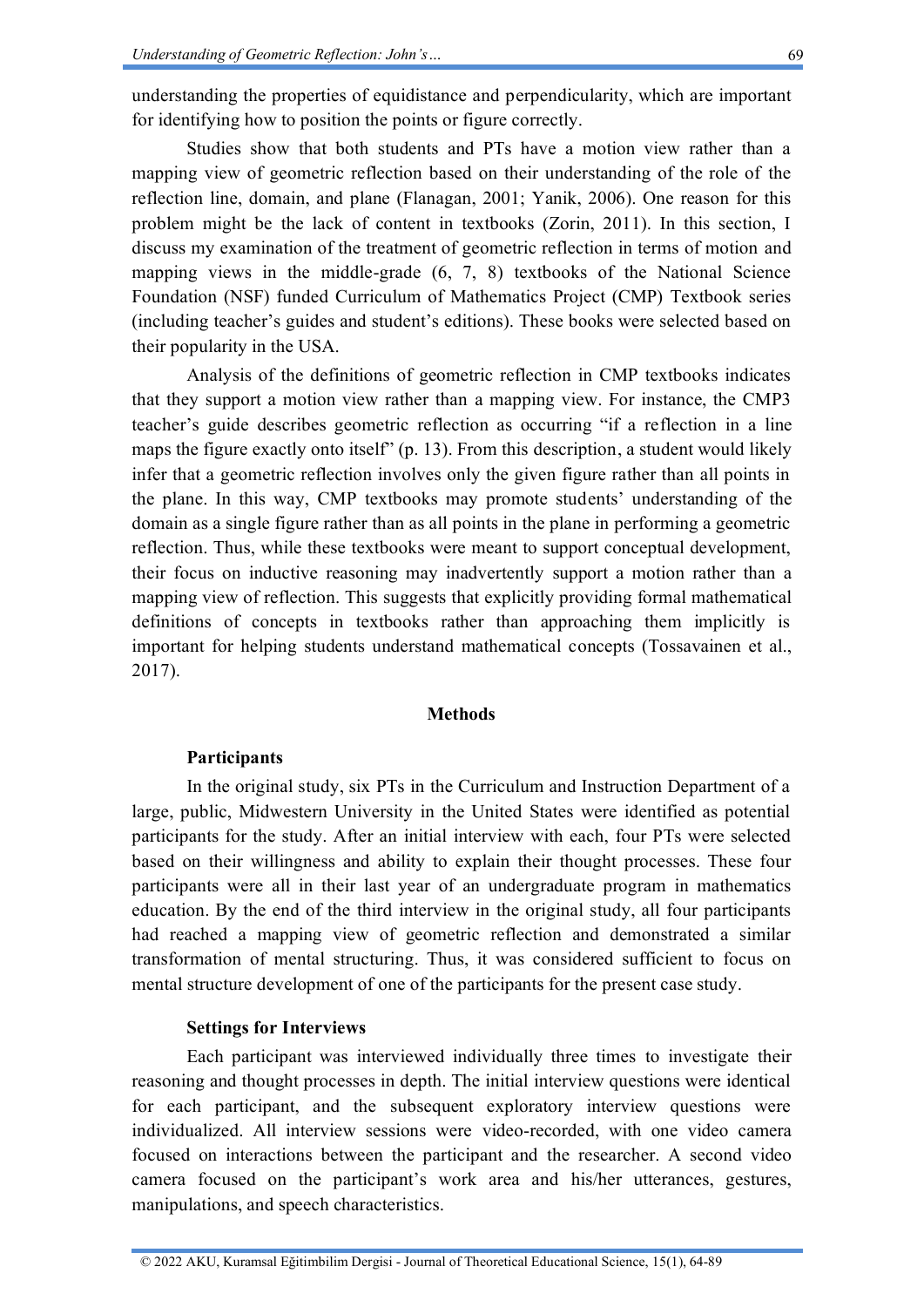# *Interviews*

The purpose of the initial interviews was to gather background knowledge about participants in order to choose PTs to be further interviewed to collect evidence of their mental structures as they moved from a motion view to a mapping view of geometric reflection and developed an understanding of the sub-concepts of reflection line, domain, and plane. Some example tasks were shown in Table 1.

# Table 1

| Example Interview Tasks |  |  |  |  |  |
|-------------------------|--|--|--|--|--|
|-------------------------|--|--|--|--|--|

| The Task is About                      | Relevant Tasks                                                                                                                   |  |  |
|----------------------------------------|----------------------------------------------------------------------------------------------------------------------------------|--|--|
| Defining geometric reflections         | Using your own words and any pictures<br>or diagrams you need to express your ideas, define<br>the term of geometric reflection. |  |  |
|                                        | Can you give an example of geometric<br>reflection?                                                                              |  |  |
| Recognizing geometric reflections      | Is this a reflection? Why or why not?                                                                                            |  |  |
|                                        |                                                                                                                                  |  |  |
| Describing the role of reflection line | Explain how you determined where to a<br>place the figure.                                                                       |  |  |
|                                        | What do you think about the role of<br>reflection line?                                                                          |  |  |
|                                        |                                                                                                                                  |  |  |
| Describing domain                      | What points did you reflect?                                                                                                     |  |  |
|                                        | Are there any other points being reflected<br>besides these points?                                                              |  |  |
|                                        | Are there any points inside the figure? If<br>yes, where do these points inside the figure go<br>when you reflect them?          |  |  |
|                                        |                                                                                                                                  |  |  |
| Describing plane                       | Can you describe the plane?                                                                                                      |  |  |
|                                        | Is there a movement you perform a<br>geometric reflection?                                                                       |  |  |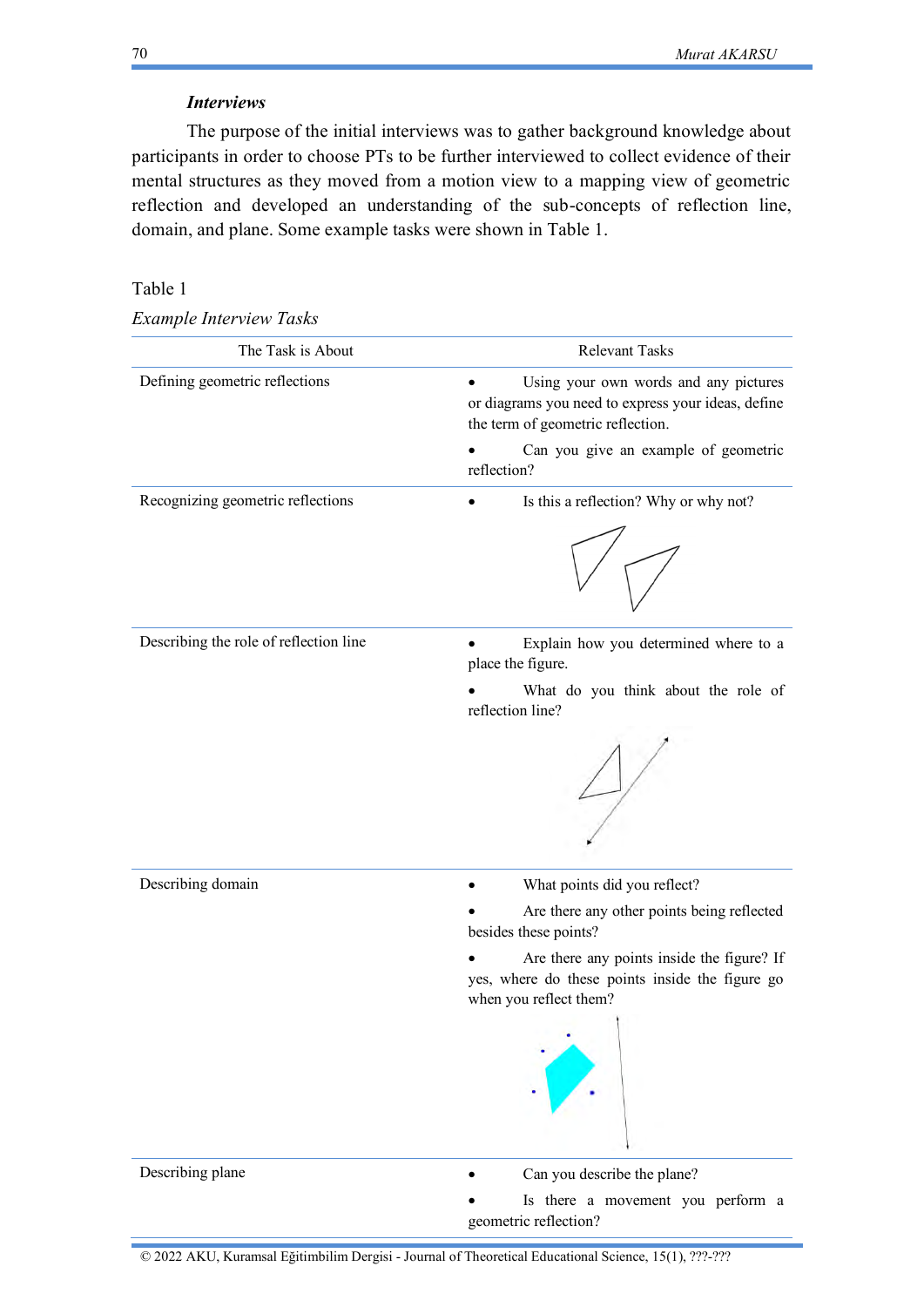In the first explanatory interviews, I explored PTs' mental structures associated with a motion view of geometric reflection line and domain. I designed the interview questions to determine PTs' thinking in terms of actions and processes. I hypothesized that to reach a mapping view, PTs must have the process structure of reflection line, domain, and plane. Specifically, I asked the PTs to identify whether two figures constituted a reflection and to justify their stance. Whether or not the participants responded correctly, I asked probing questions to better understand their reasoning. In addition, I gave the PTs a series of open and closed figures on which to perform a reflection of a line, triangle, trapezoid, rectangle, etc. I asked the PTs to perform a geometric reflection and explain how the image in the geometric reflection was positioned in the plane. This task targeted the participants' use of the reflection line, which was positioned in a variety of ways (e.g., vertical, horizontal, and oblique) relative to the bottom of the page.

For the second explanatory interview, I gave the PTs a set of tasks adapted from Yanik (2006), along with additional tasks I had created. The main purpose of the tasks was to collect evidence of PTs' mental structures for actions and processes with regard to the reflection line, domain, and plane. For example, I explored the concept of domain, and I asked, "Is there any point outside the figure?" If the answer was "yes," I asked, "Where do the points outside the figure go when you have a reflection?" If the PT's explanation of the position of the points in performing a geometric reflection took into account points both inside and outside the figure (i.e., the PT had begun to consider all points in the domain rather than view the domain as a single figure), I hypothesized that the PT was at the process structure for the concept of domain.

For the third explanatory interview, the PTs were given a set of tasks adapted from Flanagan (2001) and Yanik (2006) and other tasks that I created. The main purpose of these tasks was to gather evidence of the PTs' current mental structures of actions or processes of a mapping view and to determine how they coordinated and interrelated their schemas for the concepts of reflection line, domain, and plane, which are needed to develop a schema for a mapping view. I asked the PTs to reflect a circle with a yellow triangle inside over the reflection line. The reason behind this task was to see if they understood that the plane involves a set of points, and when they reflect a figure, they need to consider all points in the plane to map them under the reflection. For example, I asked, "Are there any points on the image? If yes, where do the points on the image go when you have a reflection?" "Are there any points on the white part of the plane? If yes, where do those points go when you have a reflection?"

# **Data Analysis**

All of the data were analyzed using the APOS theoretical framework. I transcribed the audio and carefully viewed the video recordings to investigate whether the participant had an action or process structure of reflection line, domain, and plane for geometric reflection (see Table 2). During this process, I started to code based on participants' responses and interactions with the tasks to investigate which mental structures the participant had developed. Next, I created a table to identify evidence points (Arnon et al., 2014; Dubinsky, 1991). Then, I created a model for John based on my interpretation of his mental structures at the actions or processes related to reflection line, domain, and plane. In the model, I identified how a motion view of reflection line,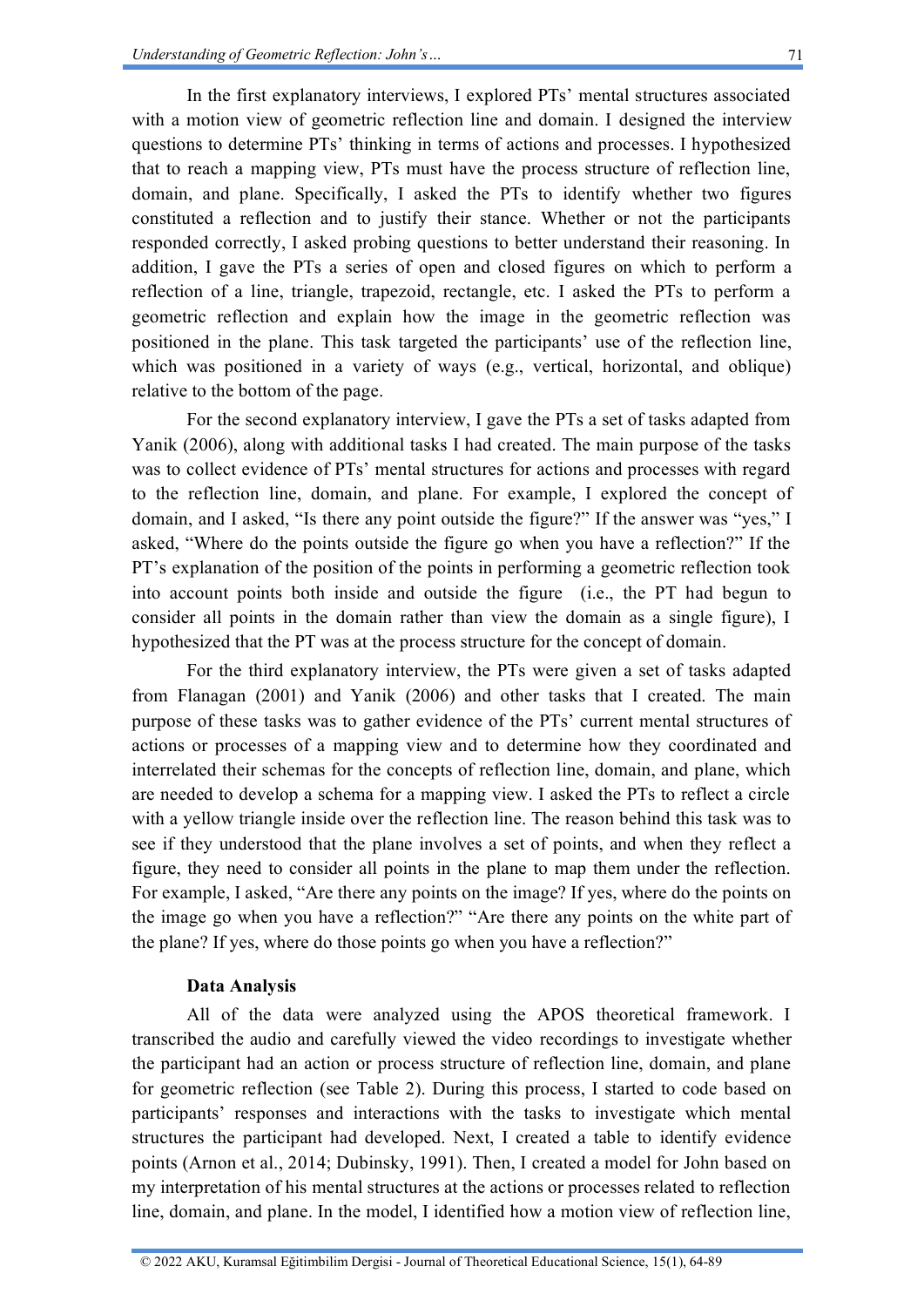domain and plane as an action structure evolved to a mapping view of reflection line, domain and plane as a process structure.

| able |  |
|------|--|
|------|--|

| Codes             | <b>Transcript Excerpt</b>                                                                                                                                                                                                                                                                           | Reasons And comments                                                                                                                                                                                                                                                                                                                                                                                                                                                                                                                                          | <b>Notes</b>                                                                                                                                                                                                                                                                                                                                                                                  |
|-------------------|-----------------------------------------------------------------------------------------------------------------------------------------------------------------------------------------------------------------------------------------------------------------------------------------------------|---------------------------------------------------------------------------------------------------------------------------------------------------------------------------------------------------------------------------------------------------------------------------------------------------------------------------------------------------------------------------------------------------------------------------------------------------------------------------------------------------------------------------------------------------------------|-----------------------------------------------------------------------------------------------------------------------------------------------------------------------------------------------------------------------------------------------------------------------------------------------------------------------------------------------------------------------------------------------|
| Action<br>Process | after<br>triangle<br>performing reflection<br>the<br>line,<br>and<br>over<br>explain<br>how<br>you<br>determined where<br>to<br>place the figure?<br>A PT: I selected three<br>vertices and reflected<br>over the reflection line.<br>Then, I connected them<br>together<br>draw<br>to<br>triangle. | R: find the image of the The PT' s answer shows<br>that the PT seemed to<br>understand the role of<br>reflection<br>line<br>(e.g.,<br>mapping points over the<br>reflection<br>line)<br>using<br>perpendicularity<br>and<br>properties.<br>equidistance<br>Based on this explanation,<br>the PT is at the process<br>reflection<br>for<br>structure<br>line. However, PT only<br>selected vertices and sides,<br>rather than all points in the<br>domain to<br>apply<br>the<br>reflection. At this point,<br>the PT is at the action<br>structure for domain. | The participant did not go<br>through each step (e.g.,<br>mapping all points on the<br>perimeter of the figure,<br>inside and<br>outside the<br>figure) to<br>perform<br>a a<br>reflection.<br>PT<br>directly<br>reflected vertices over the<br>reflection<br>line<br>and<br>explained the role of<br>reflection. The participant<br>had interiorized his action<br>into a process structure. |

After completing analyzing of data, I tested the preliminary genetic decomposition by using APOS theory. For example, my preliminary genetic decomposition indicated that John would have an action structure of the reflection line. After the first interview, I found that he had an action and a process structure of the reflection line. I also found that knowing equidistance and perpendicularity properties and the relationship between pre-image and image points of figures and the reflection line are important factors to help him to move from an action structure to a process structure. After testing the preliminary genetic decomposition, I created additional hypotheses to be tested in the subsequent interview. For instance, I hypothesized that John had an action structure of the domain. After the first interview, I found that he had an action structure of the domain because in that he considered single points of the figure in the plane to perform a geometric reflection. Therefore, I needed to create new hypotheses for the remaining interviews to test tasks again or add several tasks to ask him to move to the process structure. I repeated data analysis and testing of hypotheses after each interview.

To ensure the reliability of the data, I shared and discussed my inferences and interpretations of the participant's mental structure with a volunteer mathematics educator who was outside of the coding process but knew the APOS theoretical framework. Then, I asked him whether my inferences and interpretations were correct to code based on the participant's action and process mental structure. If our code matches, I move to the next level of analysis. If our codes are different, we have resolved all the differences by discussion. To ensure the validity of the collected data, I used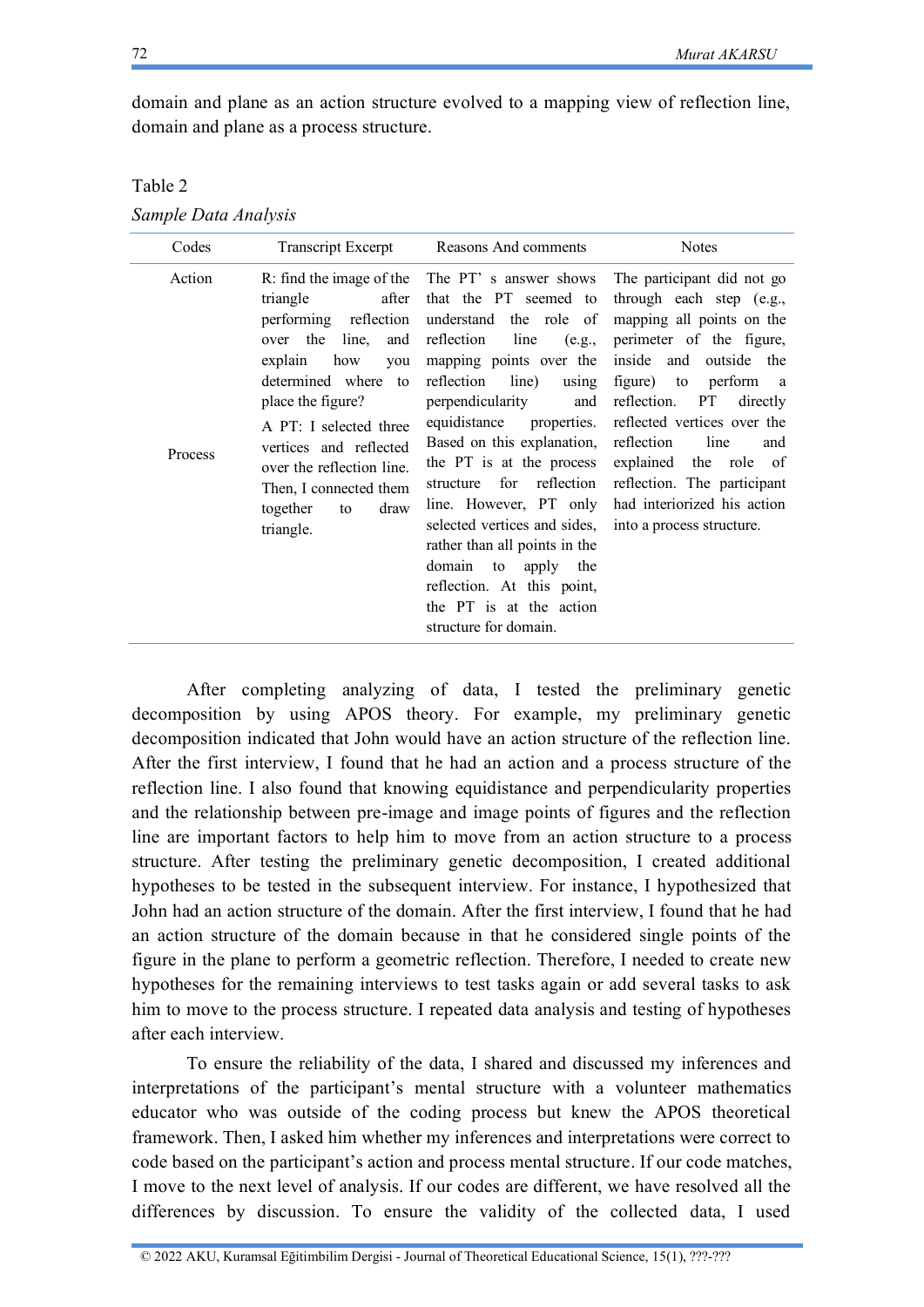triangulation. The use of transcriptions, video recordings, and observation notes allowed the collected data to be validated. This evidence was used to construct models of the PT's actions and processes for geometric reflections in terms of motion and mapping perspective.

# **Ethical Procedures**

This study was approved with the Meeting Date and Number 13.09.2017/1703019007 by the Social and Human Sciences Ethics Committee of Purdue University/USA.

### **Results**

### **A Case Study of John**

The purpose of this case study is to describe one PT's (John's) understanding of geometric reflection from the perspective of APOS theory. This case elucidates how John's motion view of geometric reflection evolved into a mapping view and the factors that facilitated this development. In this narrative, the term "R" refers to "Researcher."

John was selected based on his willingness and ability to explain his thought processes. I excluded other PTs because they did not meet the threshold for verbal expression of ideas, so I would not be able to obtain sufficient external evidence to hypothesize about their mental structures. John was a 21-year-old, third-year student majoring in mathematics education. He recalled receiving formal instruction on the concept of geometric reflection in his high school geometry course, but he had not learned any concepts related to geometric reflection in his college geometry course. John described geometric reflection as "[reflecting] across the y-axis [so] that it [referring to a figure] would have to look like in a mirror" (Initial Interview). In his description, he did not refer to any properties of geometric reflection. However, when directly asked, he correctly explained the role of the reflection line (i.e., to position points symmetrically over the reflection line). Therefore, John might have understood the reflection line in practice but was unsure how to use the reflection line to define geometric reflection.

John's descriptions of performing geometric reflection suggested that he considered the domain as a single figure as he focused on points of figures rather than on all points in a plane. For example, he described a reflection line as "the line in which you are reflecting your shape" (Initial Interview). He explained the role of the reflection line as "knowing where you are going to reflect" (Initial Interview). John did demonstrate awareness of some properties of geometric reflection, stating, for example, that geometric reflection preserved the length and the angles of the original image but not the orientation. However, in describing the process, he did not talk about such properties of geometric reflection as perpendicularity in his initial interview.

# **John's Understanding of Reflection Line**

In his first interview, John demonstrated both an action and a process structure of the reflection line. He discussed the role of the reflection line in terms of the relations between pre-image and image points of figures and used the properties of equidistance and perpendicularity for performing geometric reflection. For instance, when given a task with two figures without a reflection line and whether it was a reflection, he said it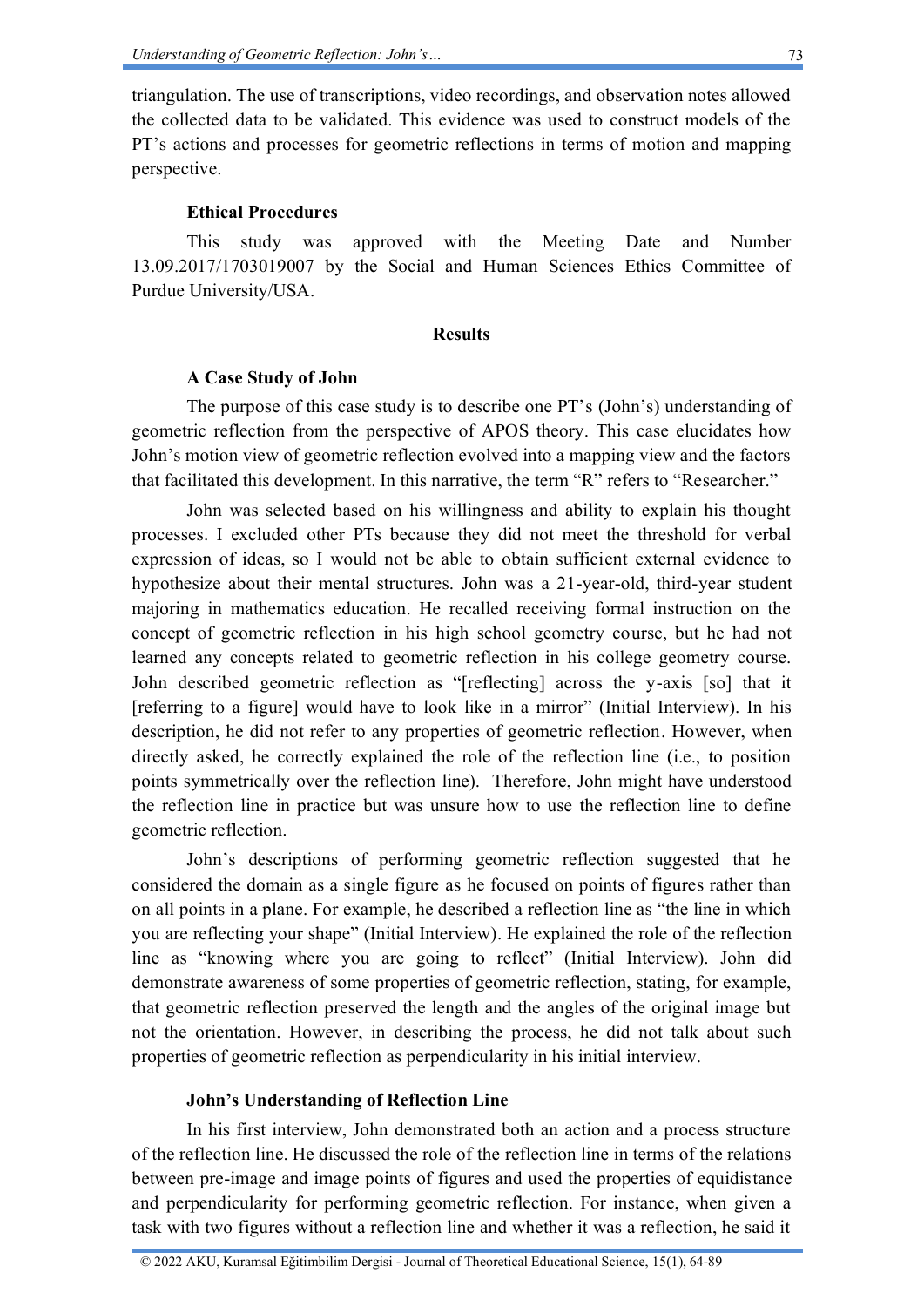was not and drew a reflection line between the two figures and stated, "This distance [referring to the distance from point A to the reflection line] from the line [referring to reflection line that he drew] to the point [referring to the point A] is not the same as this distance from this point [referring to point A'] to the line of reflection" (Interview 1) (see Figure 3).

# Figure 3 *John's Drawing of a Reflection Line between Given Figures*



He knew that a reflection line is a useful tool for determining whether an image  $(A'B'C')$  is the reflection of the pre-image (ABC). The drawing is also evidence that he had an action structure for the reflection line.

Later in the same interview, he was given a triangle with an oblique reflection line and asked to perform a geometric reflection (see Figure 4). John selected the closest point (referring to point A) to the line of reflection. After using an index card to measure the distance from A to the reflection line and from the reflection line to A`, he stated that the two distances would be the "same" and "perpendicular." He then reflected the remaining vertices (points B and C) and connected them to make a triangle. When asked to explain how he determined where to place the figure, John explained:

I knew that these two vertices [referring to points B and C] of the triangles were the same distance away from the line [referring to the reflection line], so I made sure that they [referring to points B and C] were even together at the same line [referring to the BC segment], or on the same line, I guess. Then I decided that this [referring to point A] is the same distance from the line of reflection (Interview 1) (see Figure 4).

Figure 4 *John's Drawing of a Reflection on an Oblique Reflection Line*

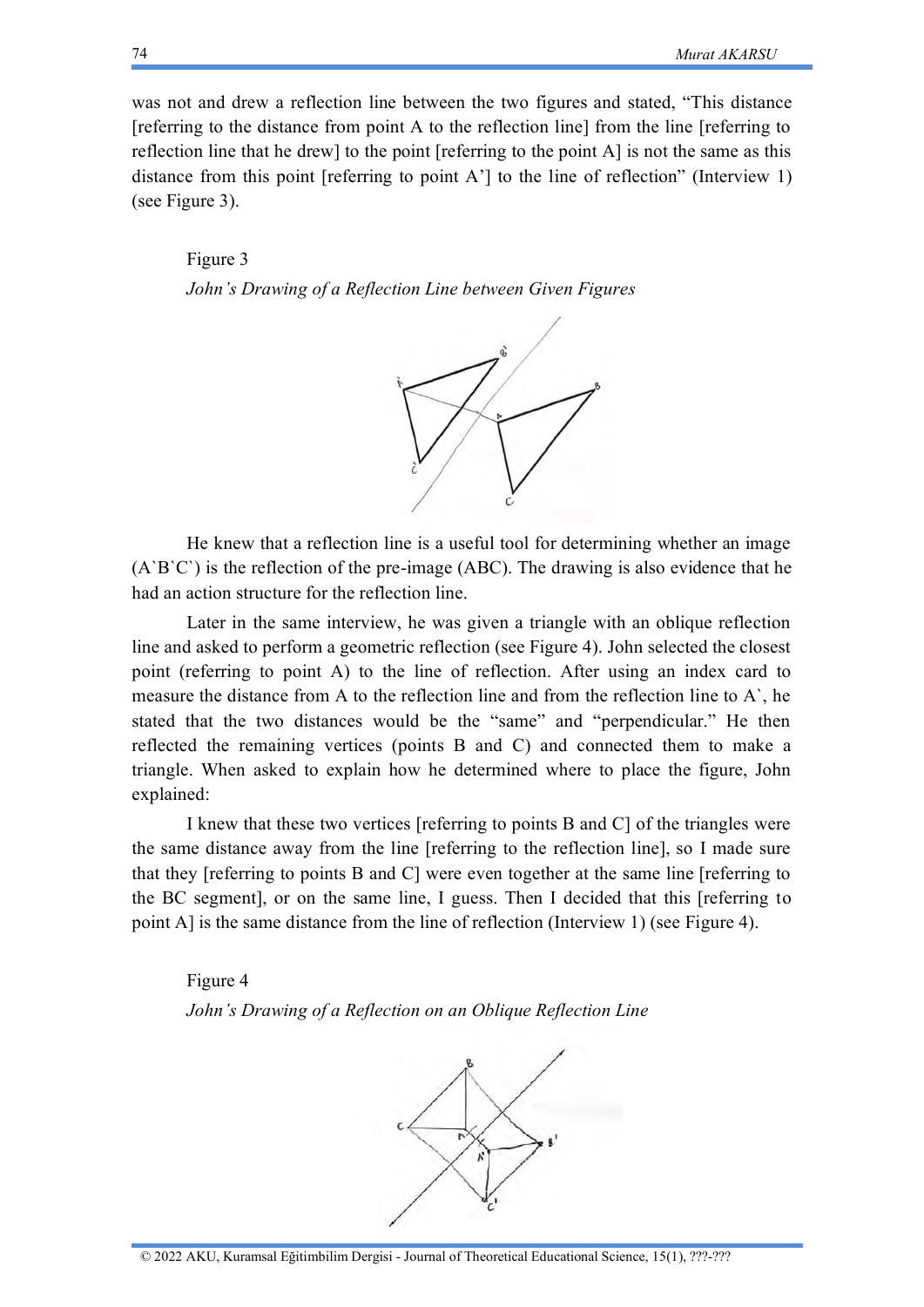I interpreted his action of mapping the points as evidence that he had a process structure of the reflection line because he reflected the figure as a collection of parts (e.g., points, vertices, sides) rather than as a whole figure. Based on his drawing, I interpreted that he knew the relations between the pre-image and image points of the figures and the reflection line. He had progressed beyond simply identifying the reflection line as an essential component of reflection towards indicating that he needed particular points, mapped in a particular way, with several properties of geometric reflection (the equidistance and perpendicularity properties). This awareness suggested a process structure of a reflection line.

As previously mentioned in my preliminary genetic decomposition (PGD), I hypothesized that PTs begin with a motion view of the reflection line as an action structure in order to develop a mental structure for the reflection line as a process structure. My analysis identified two significant factors that facilitated John's performance of geometric reflection and his understanding: the relationships between the pre-image and image points of the figure and the reflection line, and the properties of equidistance and perpendicularity (see Figure 5). These two factors are sufficient to have a process structure of the reflection line in geometric reflection.

#### Figure 5





# **John's Understanding of Domain**

The first interview revealed that John had an action structure of domain in geometric reflection because he thought of the domain as a single figure rather than all points in the domain and that geometric reflection was applied to vertices or the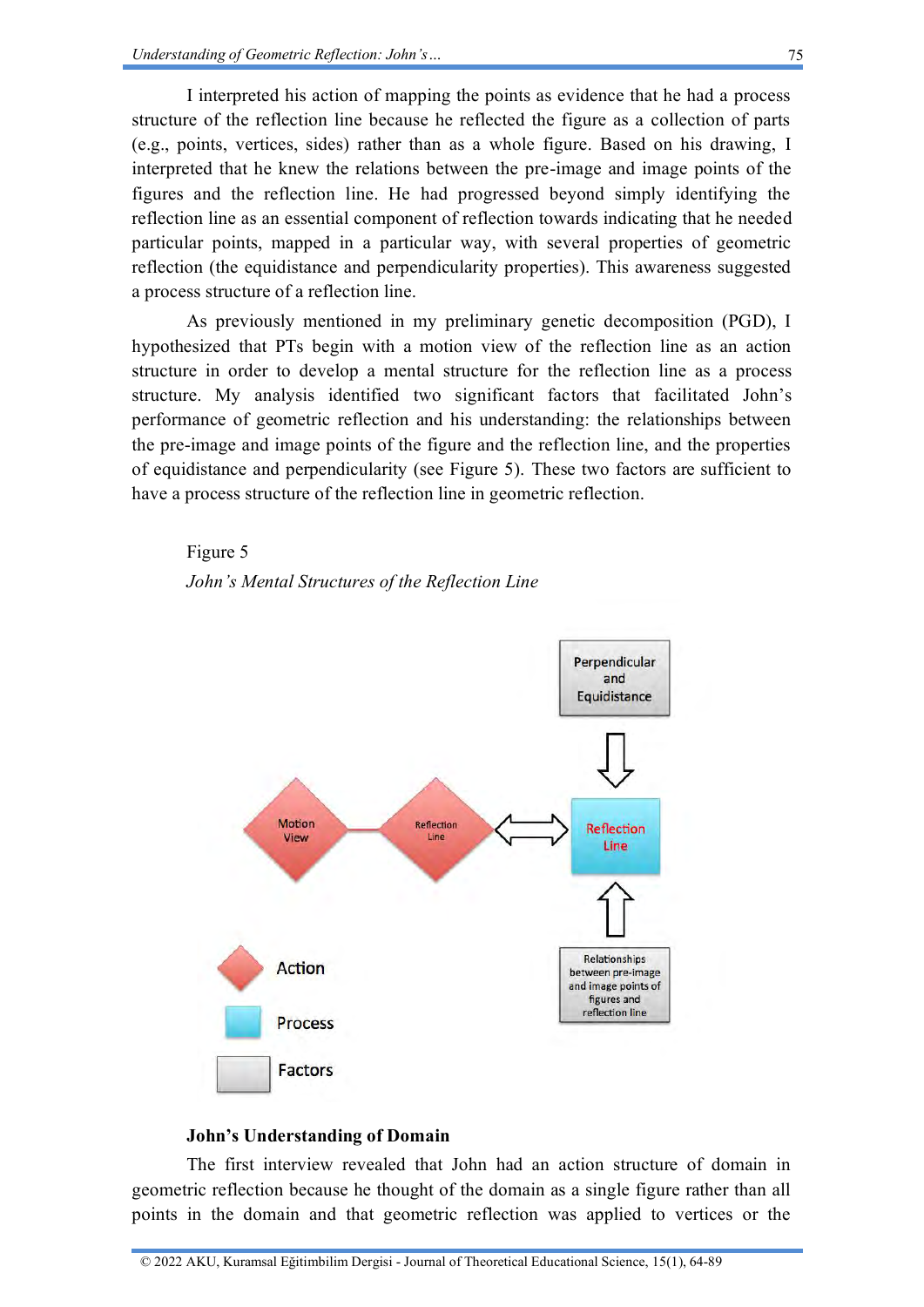perimeter of the figure. He had difficulty thinking about interior and exterior points in geometric reflection, possibly because of not operating with the concept of plane. For example, John was given a square with an oblique reflection line and asked to "find the figure after performing a reflection across the line" (see Figure 6). John reflected four vertices of a square by measuring the distance between each of the vertices to the reflection line using an index card (A, B, C, D) and then connected the vertices of the reflection to make the square. He again used an index card to position other points (G, H, I) to reflect.

#### Figure 6

*John's Drawing of a Reflection on an Oblique Line*



When asked to explain what points he reflected, he elaborated his ideas in the following dialogue:

J: I reflected A, B, C, and D, and then G came along on line BC because it was on the original line BC, and then I reflected H, and I as well.

R: Okay, are there any other points being reflected beside those, like A, B, C, D, G, H, and I?

J: All the other points on the lines A, B, C, [and] D.

R: Okay. Are there any other points that are reflected beside [these] lines [referring to points on the segments AB, BC, CD, AD]?

J: I do not believe so (Line 290-296; 09/19/2017, Interview 1).

I interpreted from his explanation that John considered only the vertices and the perimeter of the figure in performing this geometric reflection, which is evidence of an action structure of domain because he did not consider all points in the plane.

Further evidence of an action structure for domain emerged during the second interview. When I asked John to reflect a circle with an oblique reflection line (see Figure 7), he stated, "it was difficult to reflect the circle since there were no vertices to measure distance." (Interview 2). Using an index card, he measured the distance from point B on the circle to the reflection line and then reflected point B over the reflection line. He then measured the diameter of the circle and reflected point A over the reflection line, and he applied the same process for points C and D. He then drew the circle. Thus he used the properties equidistance and perpendicularity to perform the reflection. (Interview 2).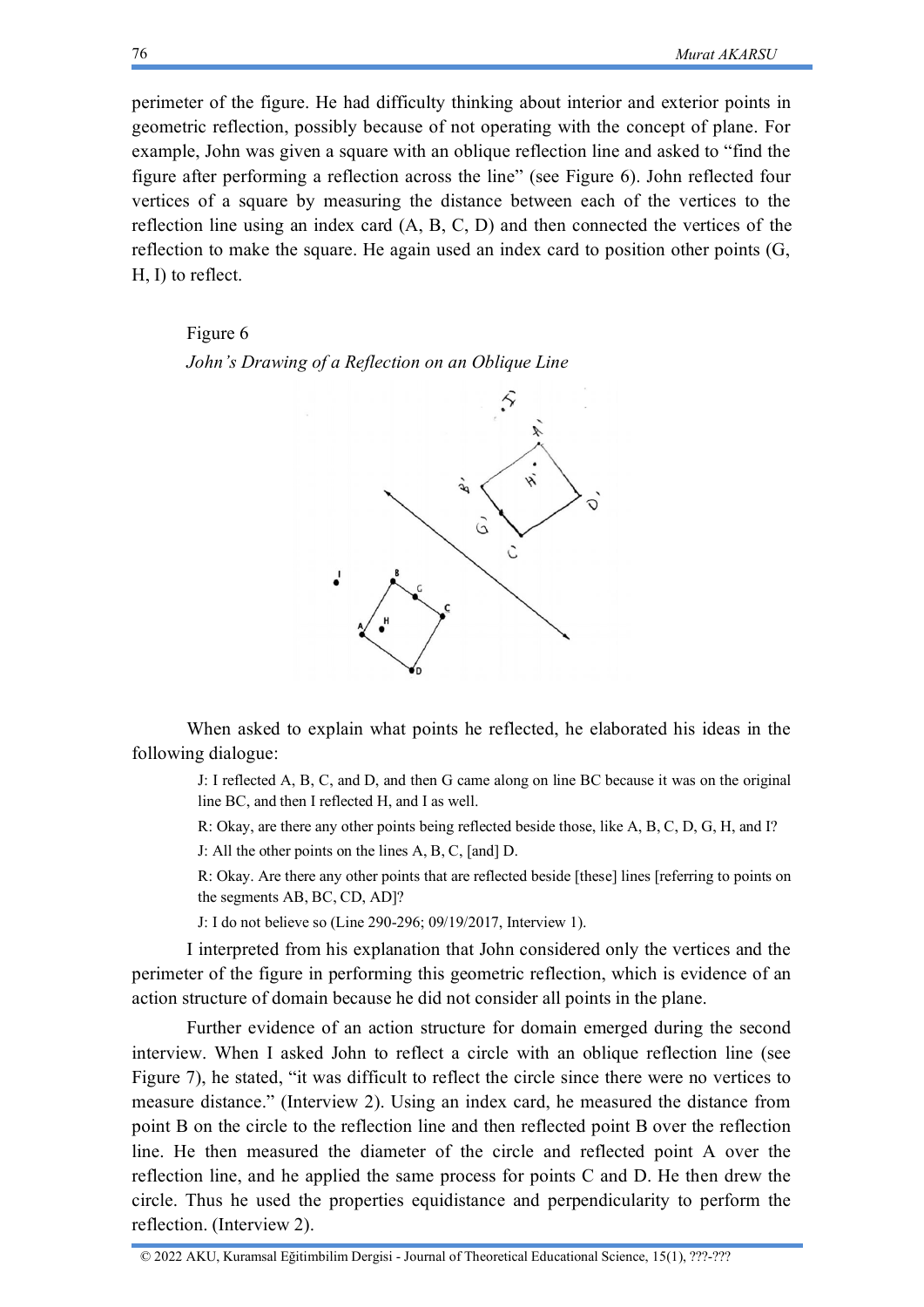#### Figure 7

*John's Drawing of a Reflection on a Circle Task*



The following excerpt shows how John thought about this task when asked to explain his approach.

R: How many points did you reflect?

J: I reflected all the points on the circle.

R: Okay. Are there any other points being reflected beside perimeter of the circle points?

J: Nope. I do not believe so. Just on the circle. Oh, well, sorry, I guess the center of the circle I reflected. Reflected this [referring to the center point of the circle of the pre-image] as well if that is a point. I guess I reflected that [again referring to the center point of the circle of pre image] across the line of reflection.

R: Okay. Did you reflect only the center point?

J: No. So you would reflect all of the points inside the circle. (Lines 79-87; Interview 2).

John's explanations suggest that he had started to think of reflecting points interior to the circle. John explained his reasoning as follows:

I thought to find the center of the circle, and reflecting that point [referring to the center of the circle], and then just finding the radius and then drawing the circle. So then I started to think about ... if you actually are going to reflect the center across then it would make sense because you would obviously reflect the center and if I were going to draw the radius, then I would reflect all the points on them and the perimeter of the circle as well (Lines 113-118; Interview 2).

John's conclusions about performing geometric reflection now included points interior to the figure, at least when the figure was a circle, which seemed to be a new insight. Reflecting a circle seemed to prompt him to think about the interior points of the image. But in response to the question, "is any point outside the figure reflected?" John replied, "no." Thus, he was aware that when a figure is visible on a plane, the points on both the perimeter and interior of the figure are contained within the plane. However, he did not consider the exterior points, which were also in the plane, which was evidence of an action structure of the domain in geometric reflection.

In hopes of provoking John to consider the exterior points, I posed a task using an open figure (see Figure 8). He had no difficulty using equidistance and perpendicularity properties to reflect the given figure. When I asked him what points were being reflected, he said,

I reflected the three standing points [referring to points A, B, C] and then the end points [referring to points D, E] of this arc and then the top end point [referring to point F] of this parabola, if you think about it that way I guess. And then all of the points on this arc as well (Interview 2).

His explanation was consistent with what he did previously with other tasks.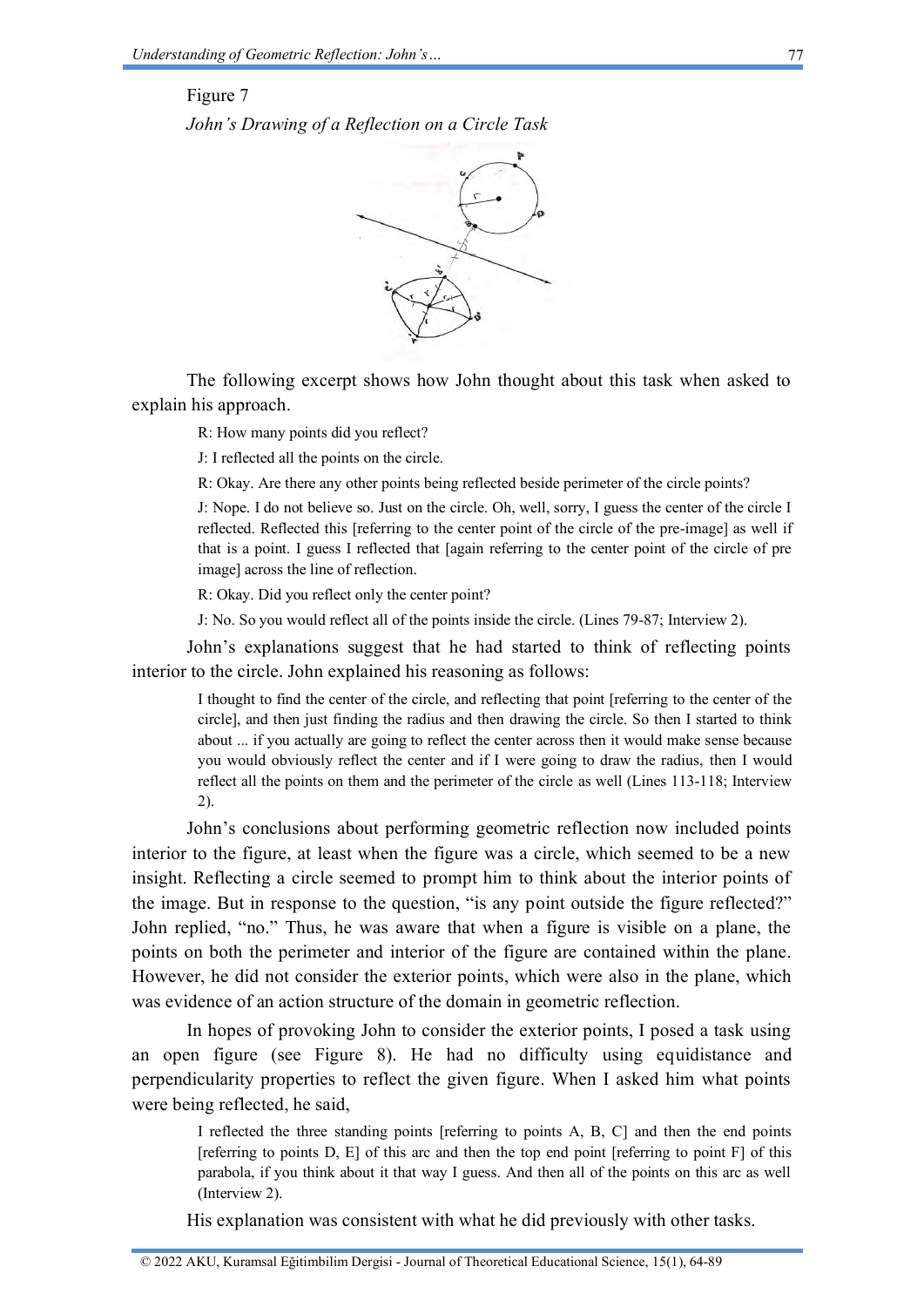#### Figure 8

*John's Drawing of a Reflection on an Arc Task*



I then asked, "Are there any other points reflected beside those you mentioned?" which led to the following exchange:

J: So when it was a circle, if this arc were complete then all the points inside the arc will be reflected but ... since this is an open figure ... so ... I would say yeah. So then I reflected all of the points from even I guess this point down [referring to point B]. And this area [referring to point B and all points below B]), I reflected across the line of reflection as well (see Figure 9a). Okay. I think ... Yeah.

R: Okay. How about the other side [referring to the upper part of point B] (see Figure 9b)?

J: So yeah ... Then yeah, all of these will be reflected as well, across the line of reflection then. Because this is an entire plane. That is a good way to think about it. And you are reflecting the plane onto the other side of the line of reflection.

R: How did you start to think that you need to reflect entire plane?

J: Because, well I saw this point [referring to point A] and it was inside my arc, and so I knew that I reflected this point [referring to point A] to this side [referring to image-figure plane], and so then I started to think about all the other points inside this arc [referring to the preimage], and then I thought about how this point [referring to point A] could be over here [referring to the image-figure plane]. I will still reflect it [referring to point A] because it [referring to point A] was on this side [referring to the pre-image-figure plane] of the line of reflection. Then I saw that these points [referring to the points B, C] that were outside of the arc and how they were enclosed, and how they were reflected onto the other side [referring to image-figure plane] of the line of reflection as well (Interview 2).

# Figure 9a and 9b



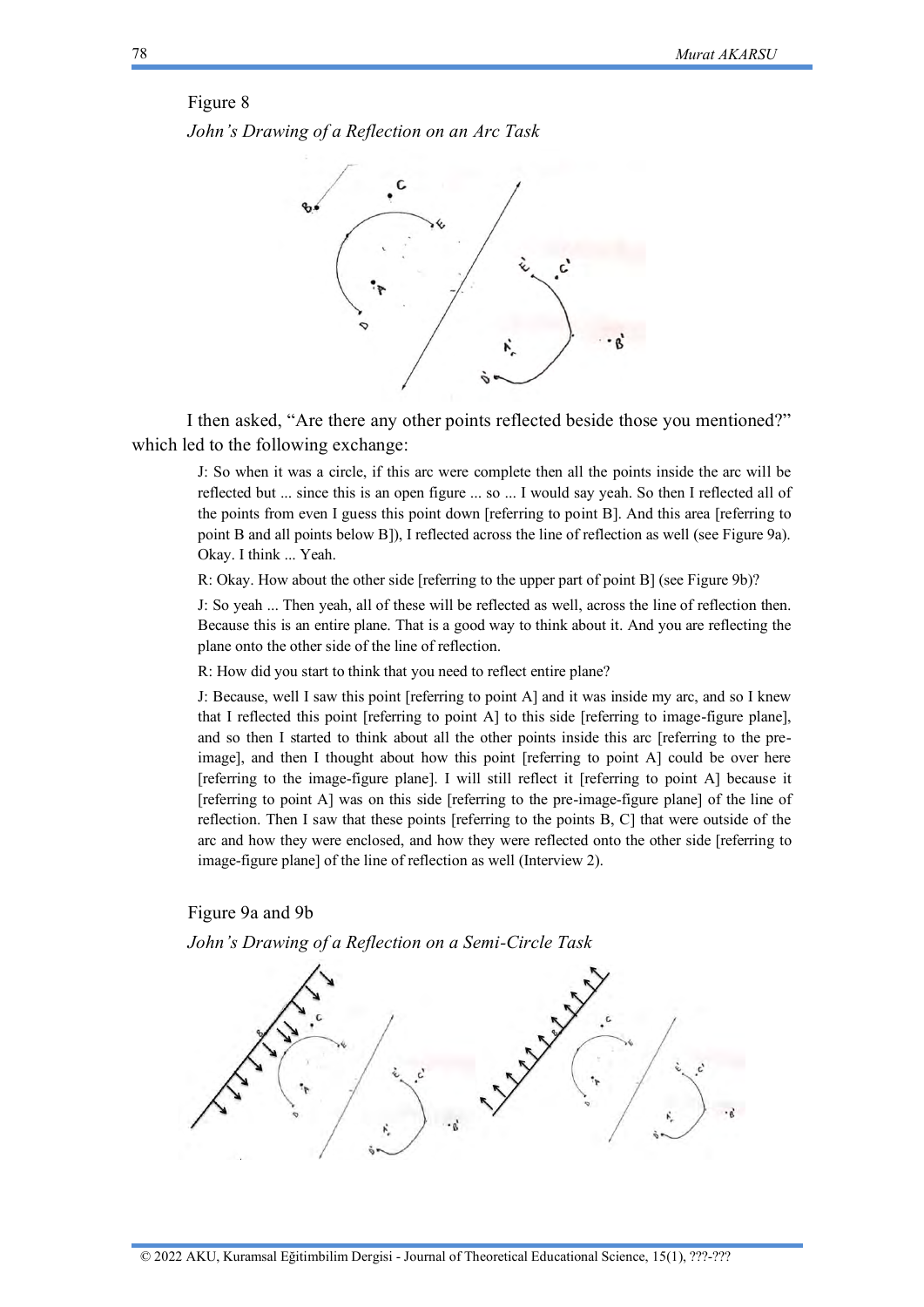This excerpt shows that John considered and reflected more points in the plane because the figure's interior and exterior were not clearly defined for him. When he saw the two points "outside" of the arc figure (B, C), John started to think about the half plane, which I inferred to mean that he imagined that there was an infinite number of points inside and outside of the arc figure on which to perform a reflection. As evidence of this interpretation, after the arc task, he used his mathematical definition of a plane when he performed a reflection and described reflecting all the points in the pre-image plane (such as points on the perimeter, inside points and outside points of the figure). I interpreted this shift in his explanations as an indication that he had started to think of half of the plane as a non-empty space consisting of an infinite number of points when performing a geometric reflection. The task of reflecting a semi-circle seemed to trigger John to think about the exterior points of the semi-circle in the pre-image plane.

To provoke John to consider all points in the entire plane, I posed a geometric reflection task using multiple figures for both planes (see Figure 10). The task required John to reflect all points from the pre-image plane to the image plane, and all points from the image plane to the pre-image plane. John had no difficulty reflecting the given multiple figures for both planes. I then asked him to explain what points he reflected, to which he replied, "I reflected all the points in this plane [referring to pre-image plane] over to this side [referring to image plane] of the plane, and then reflected all the points from this side [referring to image plane] of the plane onto this side [referring to preimage plane] of the plane." (Interview3).

Figure 10 *John's Drawing of Geometric Reflection for both Sides of the Plane*



Thus, John had started to think about all points in the plane when performing a reflection. Although he did not consider physically reflecting unlabeled points, he showed that he understood that performing a geometric reflection requires reflecting both labeled and unlabeled points, that is, all points in the entire plane. The tasks with circle, arc, and multiple figures and my questions helped John consider "interior" and "exterior" points when performing a geometric reflection. I, therefore, inferred his explanations to mean that he had reached the process structure for the concept of domain in geometric reflection. Figure 11 shows the development of John's mental structures of domain throughout the first, second, and third interviews, illustrating how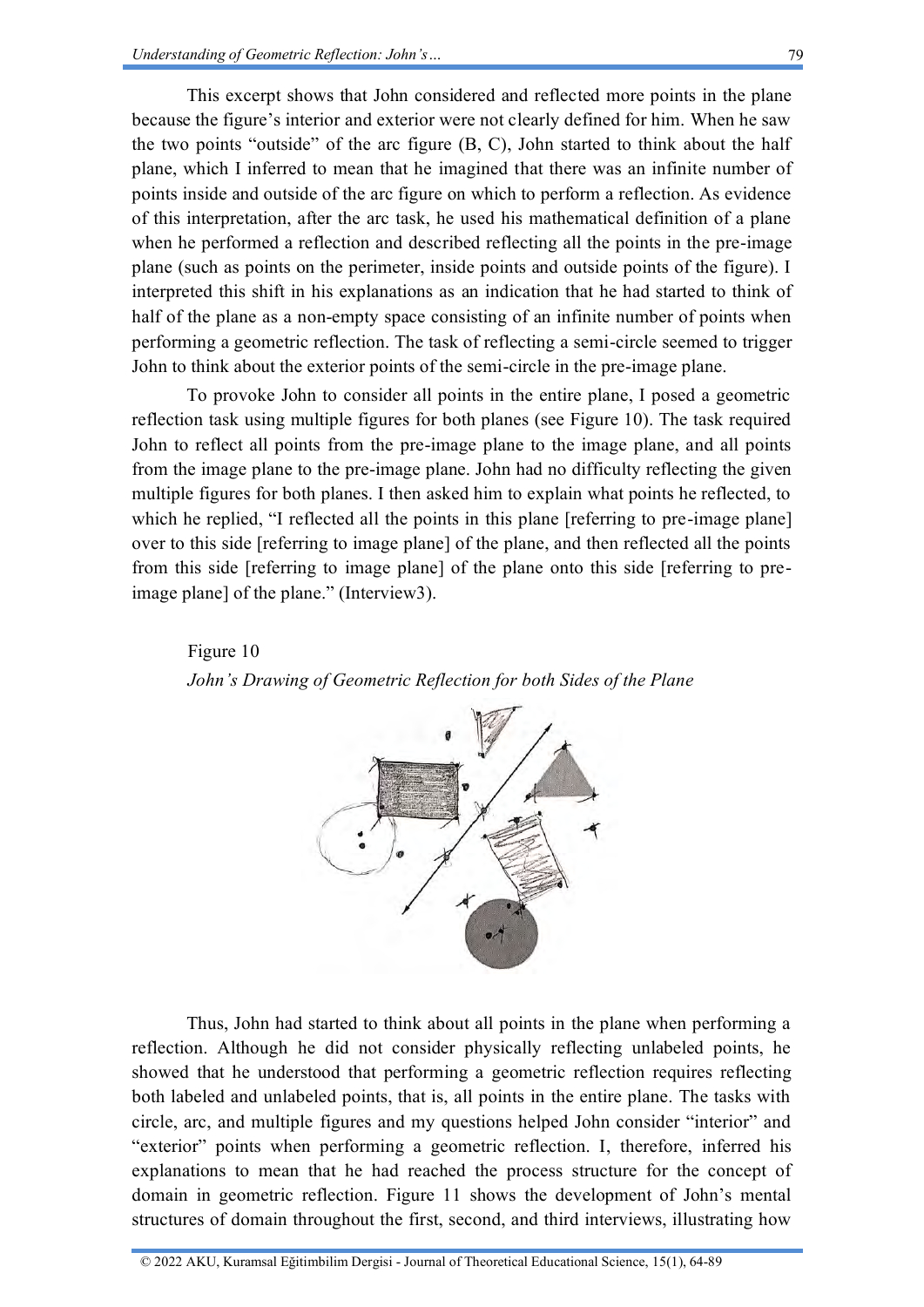he reached a process structure of domain by unpacking his mental structures through the lens of APOS theory.





As previously mentioned in relation to my PGD, I hypothesized that PTs begin with a motion view of the domain as an action structure to develop a process structure. As illustrated in John's case, my analysis identified five significant factors in the development of their performance of geometric reflection and their understanding of domain: task involving a circle figure, task involving a semi-circle figure, task involving multiple figures for both planes, operationally defining plane, and questioning. These factors are sufficient to achieve a process structure of domain in geometric reflection.

# **John's Understanding of the Plane**

The analysis of John's initial interview demonstrated that he considered the plane and figures as collections of infinitely many points. During the first and second interviews, John consistently used the verb "move" with regard to performing geometric reflection. He considered geometric figures as moveable on the plane rather than as subsets of the plane. For instance, when performing a reflection in the circle task, John viewed points as "separated from the plane," indicating that he could move points or figures to perform a reflection. The following episode illustrates this perspective:

R: How about the outside points? Are there any outside points that you reflected?

J: I guess I didn't have to do anything to these points [referring to outside points of the circle] in putting the points inside the circle *I had to move the surrounding* points[referring to other points inside the circle] to the other side of the line, I guess is what I am trying to say. (Interview 2).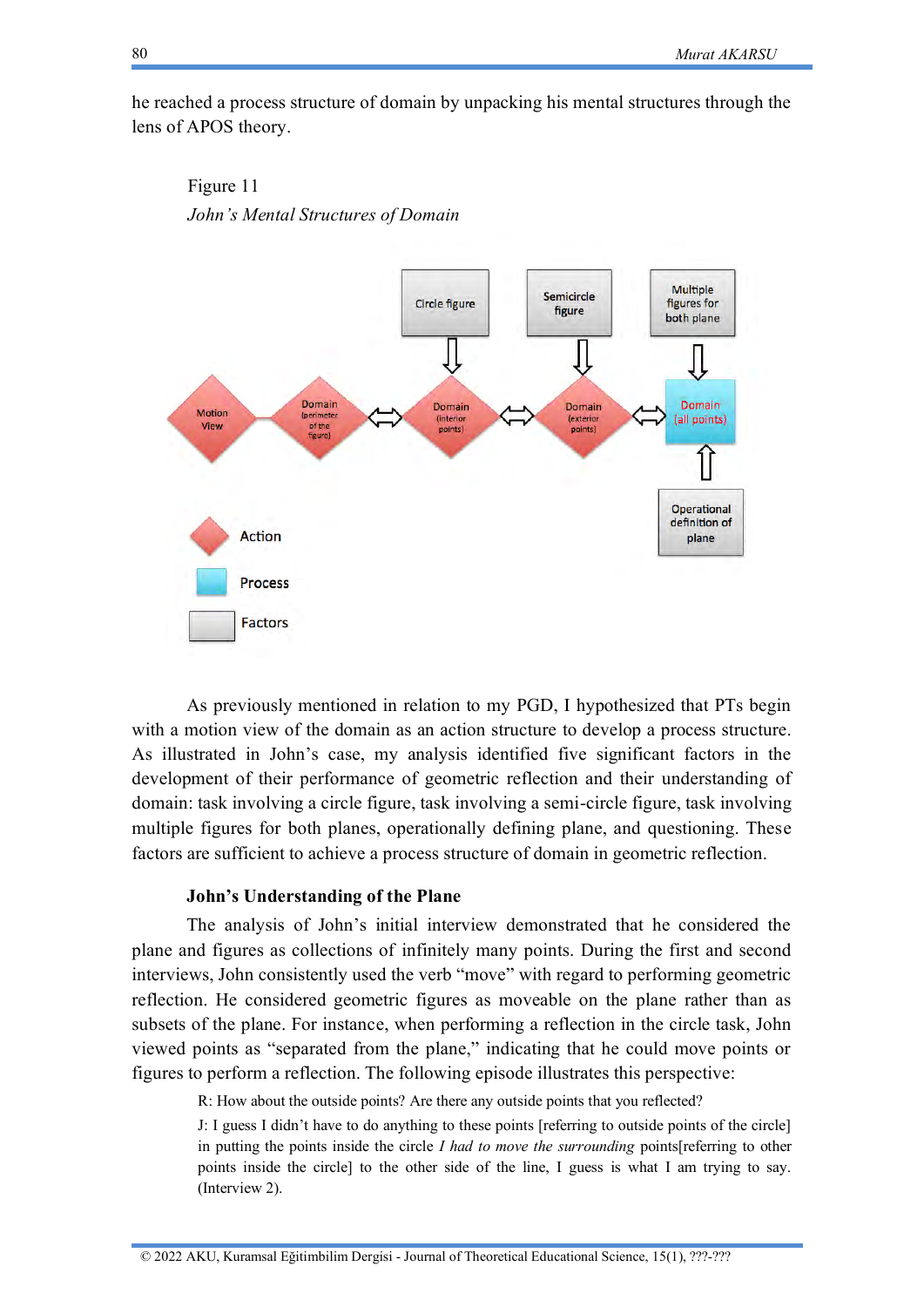John use of the word "move" suggested that he thought that points were located on the plane, which means that they were not part of the plane (Yanik & Flores, 2009), so the points or figures were relocated to a new position relative to other points in the other plane. This perception was evidence that he had an action structure of plane for performing geometric reflection.

In the third interview, John was asked about the relationship between points/figures and the plane: "When you perform a reflection, is there any movement of the points or figures from one half of the plane to another half of the plane?" He explained his reasoning as follows:

I believe that it stays on this side of the line of reflection because ... Well, it is still there now. But, it still existed. It still exists on this plane; I just reflected it over to this line. I did not pick it up and move it, but I like copied it. (Interview 3).

I interpreted from this explanation that John was now considering the points of figures to be part of the plane because when he performed a geometric reflection, there was no actual movement of points from the pre-image plane to the image plane. John's explanation demonstrated that his mathematical understanding of the relationship between the figures or points and the plane was accurate; that is, he knew that the points (and hence the figure) were embedded in the plane. Further, in practice he understood that the reflection generated a new image, although he had difficulty explaining this idea. This difficulty arose primarily because John found it easier to describe his thinking in colloquial terms that are easily relatable to how we operate with concrete objects in the real world, versus using technical mathematical language to describe the mental operation of performing reflection. Figure 12 shows John's mental structures of plane throughout the first, second, and third interviews.



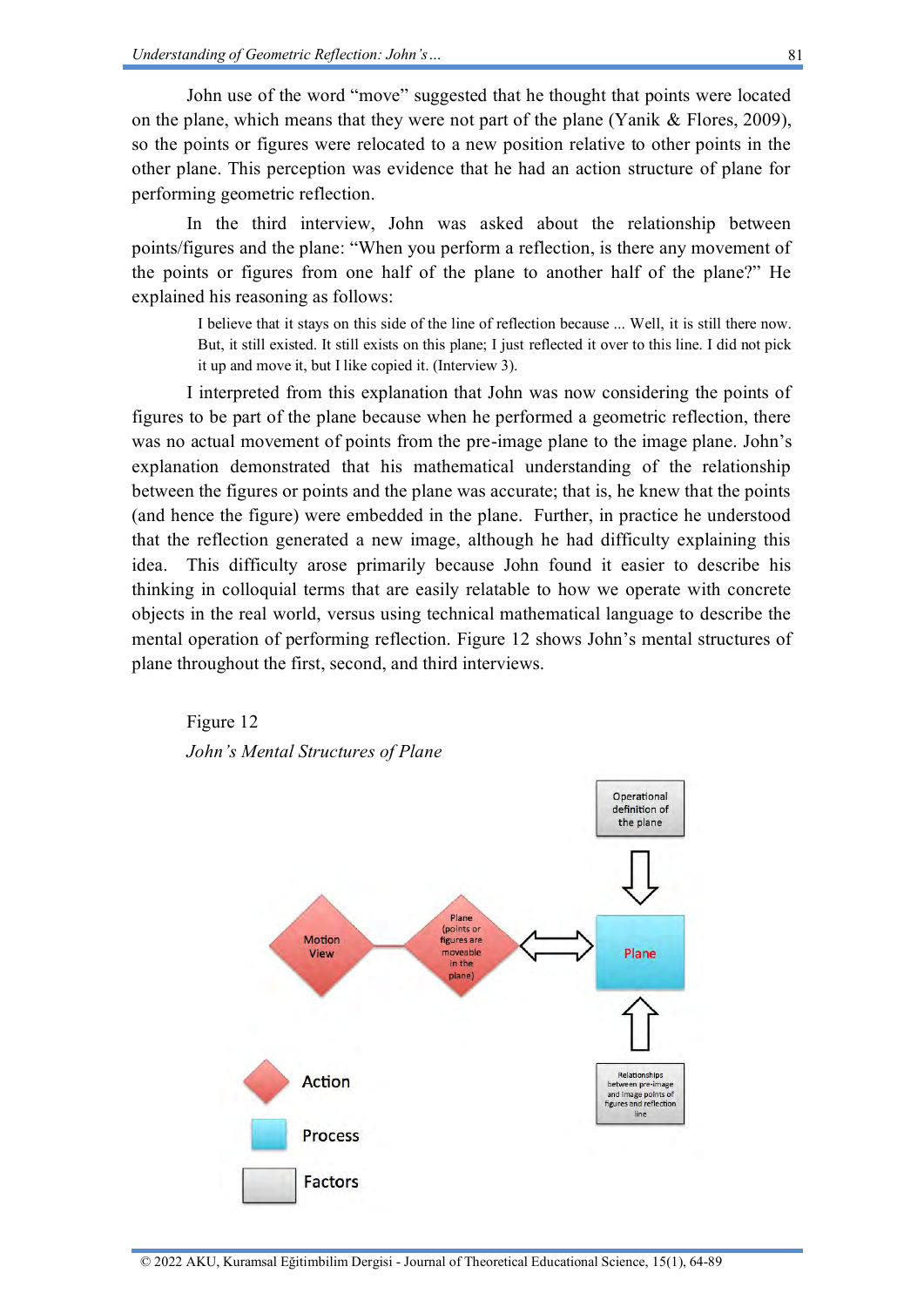As previously mentioned in my preliminary genetic decomposition (PGD), I hypothesized that PTs begin with a motion view of plane as an action structure in order to develop a mental structure for plane as a process structure. John's model revealed that he had the process structure of plane at the end of the third interview.

### **Revised Genetic Decomposition**

My preliminary genetic decomposition (PGD) of geometric reflection was based on the literature and inferences I drew from it. During my analysis of the data, my PGD evolved, and my final genetic decomposition (GD) is presented in Figure 13. Throughout my analysis of John's case, I looked for similarities and differences in his mental structures of three sub-concepts of geometric reflection. In the PGD, I hypothesized that to develop a mental structure for geometric reflection as a mapping view, PTs would begin with a motion view. My findings confirmed these hypotheses demonstrating that to move from a motion view of geometric reflection to a mapping view, having the process structure of reflection line, domain, and plane is sufficient.

Figure 13

*PTs' Mental Structures of Plane*



Briefly, in the course of the task-based interviews, John reached process structures in terms of reflection line, domain, and plane. The findings show that John knew that a reflection line is necessary to position where to place the reflected figure. He also knew that the reflection line maps every point in the plane onto itself for a geometric reflection. Additionally, the types of figures (i.e., circle, arc tasks and multiple figures for both plane) and questioning were crucial factors that helped him to think about all points in the domain rather than just a single figure. Using definitions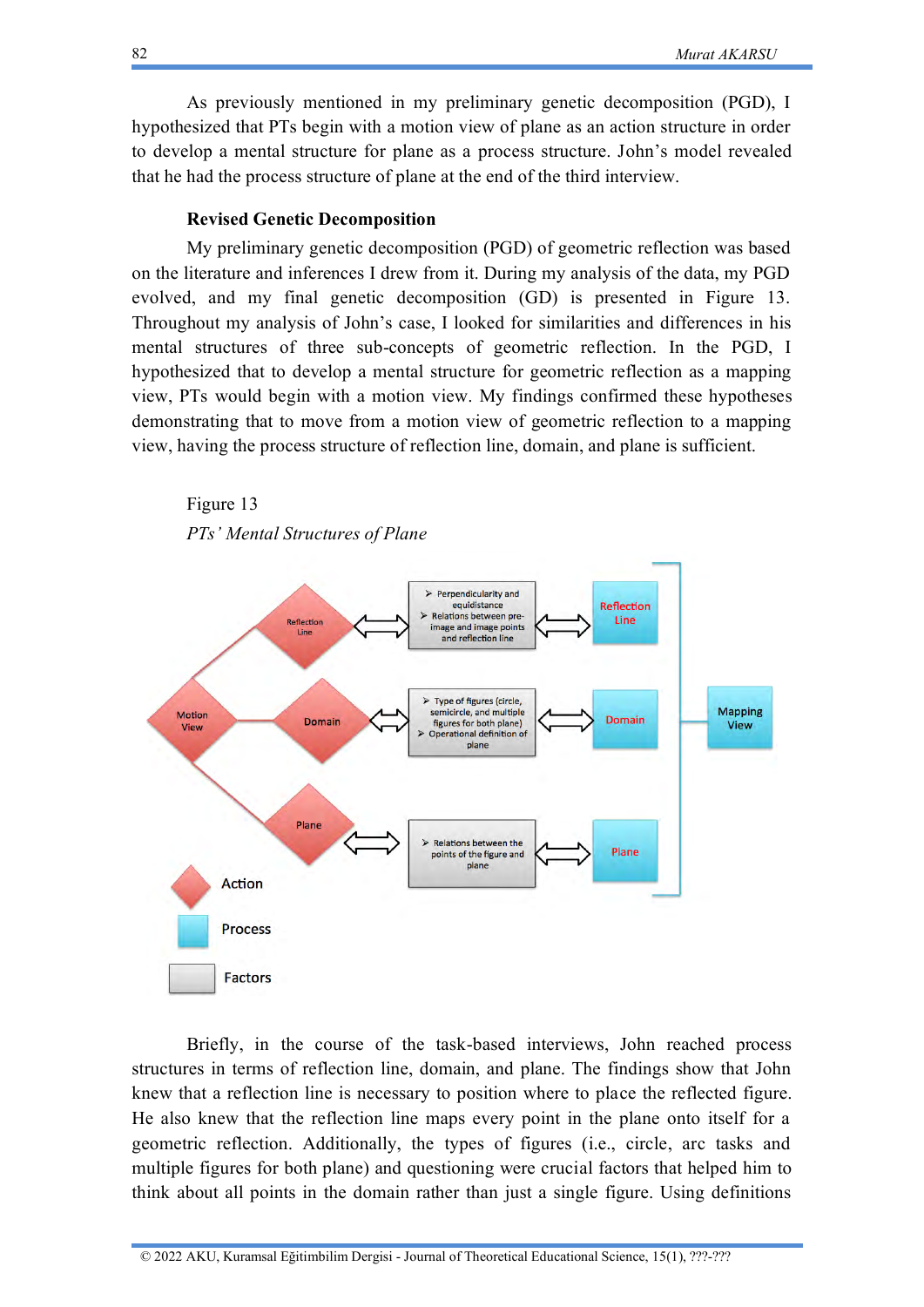and understanding the relations between points or figures and the plane helped him to reach a process structure of plane.

# **Discussion**

This study aimed to describe how a motion view can develop into a mapping view and what factors can facilitate this development. The findings from the task-based interviews with a PT (John) revealed that, based on their conceptions of the three subconcepts of reflection line, domain, and plane, John initially had a motion view of geometric reflection. After three explanatory interviews, the motion view of geometric reflection of John had evolved into a mapping view. This development was related to a variety of factors, such as the properties of equidistance and perpendicularity, the role of the reflection line, the types of figures reflected, the relation between points or figures and the plane, the operational definition of the plane, and questioning.

# **Understanding of the Reflection Line**

Boulter and Kirby (1994), Flanagan (2001), and Yanik (2006) all found that both students and pre-service teachers (PTs) tend to have difficulty with knowing how to use a reflection line to position the points or figures in a reflection and whether or not a reflection line was necessary for performing a geometric reflection, indicating an action structure of the reflection line. Also, when they reflected points or figures, they did not use the properties of equidistance and perpendicularity. In contrast, John in the present study demonstrated understanding of the roles that the reflection line and the properties of equidistance and perpendicularity played in performing geometric reflection during the first, second and third explanatory interviews. Possible reasons for this difference from previous studies might be the educational level of the participants, the nature of the tasks, and the purpose of the initial interview in the present study.

Boulter and Kirby (1994) worked with seventh and eighth-grade students, Flanagan (2001) with tenth-grade students, and Yanik (2006) with pre-service elementary teachers (PETs). However, the researcher worked with pre-service secondary mathematics teachers (PTs), who can be expected to have better knowledge of geometric reflection than PETs and K-12 students. Another reason might be the nature of the tasks and the questions designed to provoke and well as probe thinking. For example, I asked the John to identify whether two figures constituted a reflection and justify their stance without giving them the reflection line to see whether they knew that the reflection line is necessary for performing geometric reflection. Instead of using these kinds of tasks with missing information, Boulter and Kirby (1994), Flanagan (2001) and Yanik (2006) provided reflection lines for all the tasks they used, so their participants' thinking about the role of reflection line might not have surfaced.

To summarize, John knew of the role of the reflection line and the properties of equidistance and perpendicularity in geometric reflections. My findings generated two significant commonalities as factors that facilitated their performance of geometric reflection and the progression of their understanding from an action structure to a process structure of the reflection line: the role of the reflection line and the properties of equidistance and perpendicularity. Therefore, the reflection line is shown to be a significant sub-concept for the concept of geometric reflection and essential in the move from a motion view to a mapping view.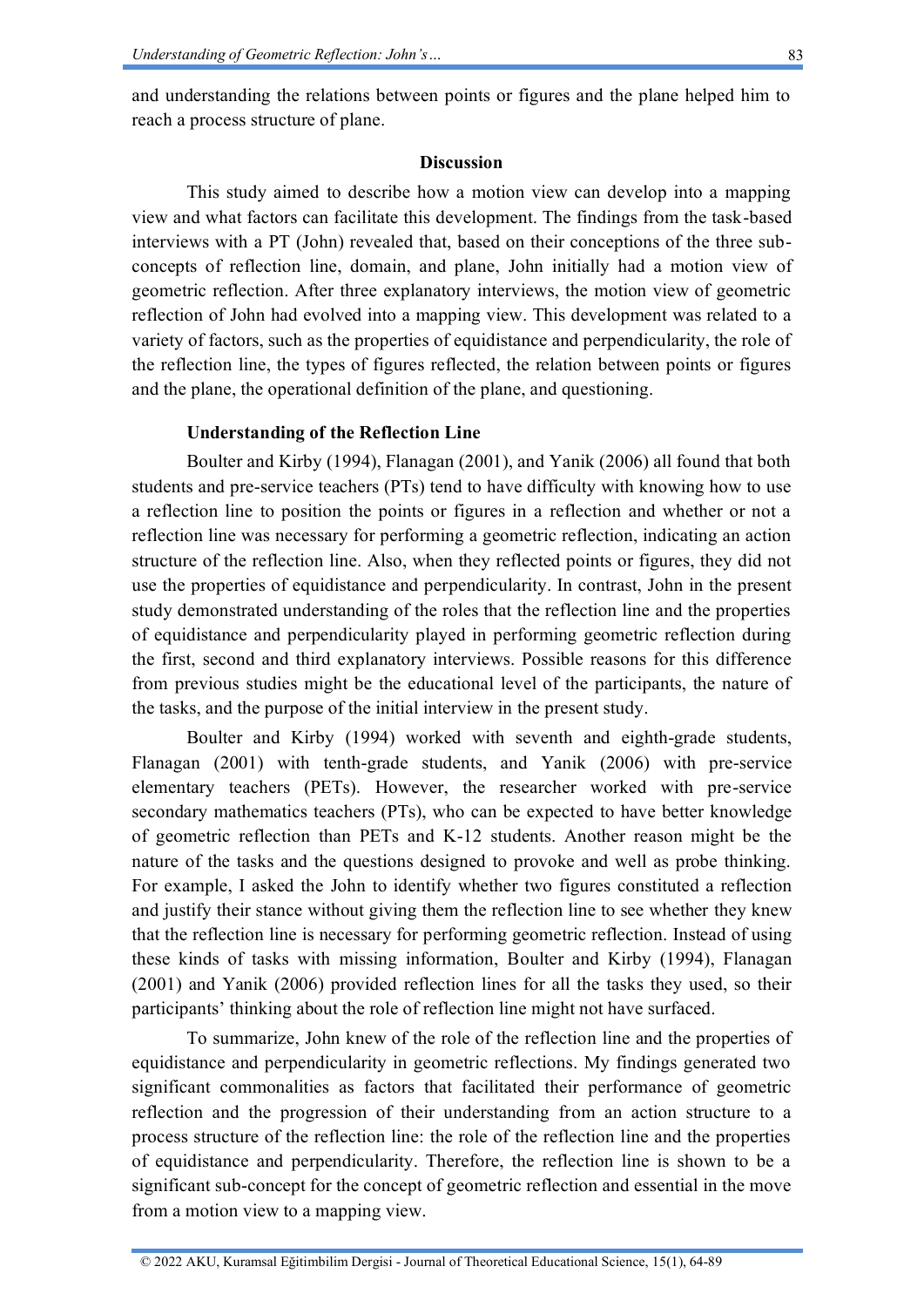# **Understanding of Domain**

Hollebrands (2003) and Yanik (2006) found that students and PTs had an action structure of domain as a single figure, and they identified consideration of the domain as all points in the plane as the most challenging sub-concept to grasp in performing geometric reflection. In alignment with these two authors, I also found that considering the domain as all points in the plane was a challenging sub-concept for the John, all of whom demonstrated an action structure of domain for geometric reflection in the first interview. Although John gave a correct formal definition of a plane in the initial interview, he considered that geometric reflection was applied to the vertices or the perimeter of the figure in the first explanatory interview. One reason for this difference might be that he seemed not to use the formal definition as his operational definition when performing geometric reflection. Rather he appeared to consider the plane as an empty space and did not attend to anything except the given points or figures. In short, John's conceptual definition of a plane was inconsistent with his performance of geometric reflection.

Another reason why John performed a geometric reflection as a single figure might be the way information is presented and the content emphasized in many textbooks, with which many educators have reported dissatisfaction (Ball, 1993; Jones, 2004; Ma, 1999; Zorin, 2011). Analysis of CMP textbook showed that they support a motion view by implying that certain points or figures are reflected rather than all points in the plane. Another likelihood is that the description "a reflection line maps the figure" may result in students' understanding the reflection line as reflecting a figure as a whole rather than the points that constitute the figure. I hypothesize from the literature that the perception that a figure is being reflected as a whole supports a motion rather than a mapping view, because to have a mapping view of performing a geometric reflection, students need to consider all points in the plane rather than only given figures (Akarsu, 2018; Boulter & Kirby, 1994; Flanagan, 2001; Yanik, 2006). A close analysis of the teacher's guide for CMP textbooks found not even one explanation of performing a geometric reflection that emphasizes reflecting all points in the plane rather than a single figure. I contend that asking, "Do any points remain unchanged under the reflection" would prompt students to make the long jump to considering all points in the plane when performing a geometric reflection. Before being asked this kind of question, however, students need practice with specific tasks (e.g., circle tasks, inside and outside colored tasks, etc.) to develop a mental structure of domain and plane. Hence, I inferred that all four PTs had never learned about reflecting all points in the plane when performing reflections in their previous geometry classes.

The second interview demonstrated the importance of the type of figure provided for encouraging consideration of more points for performing geometric reflection. For example, while working on circle and semi-circle tasks, John progressed from reflecting the vertices or the perimeter of the figure to reflecting all points in the half plane. As he was thinking about the center point of the circle, he started to consider the interior points of the figure. Also, the semi-circle (open figure) task encouraged John to consider all points in the half plane because the figure's interior and exterior were not clearly defined for him. Labeling points inside and outside the semi-circle helped him consider interior and exterior points to the figure, which ultimately includes all points in the half plane, while performing geometric reflection. I inferred that John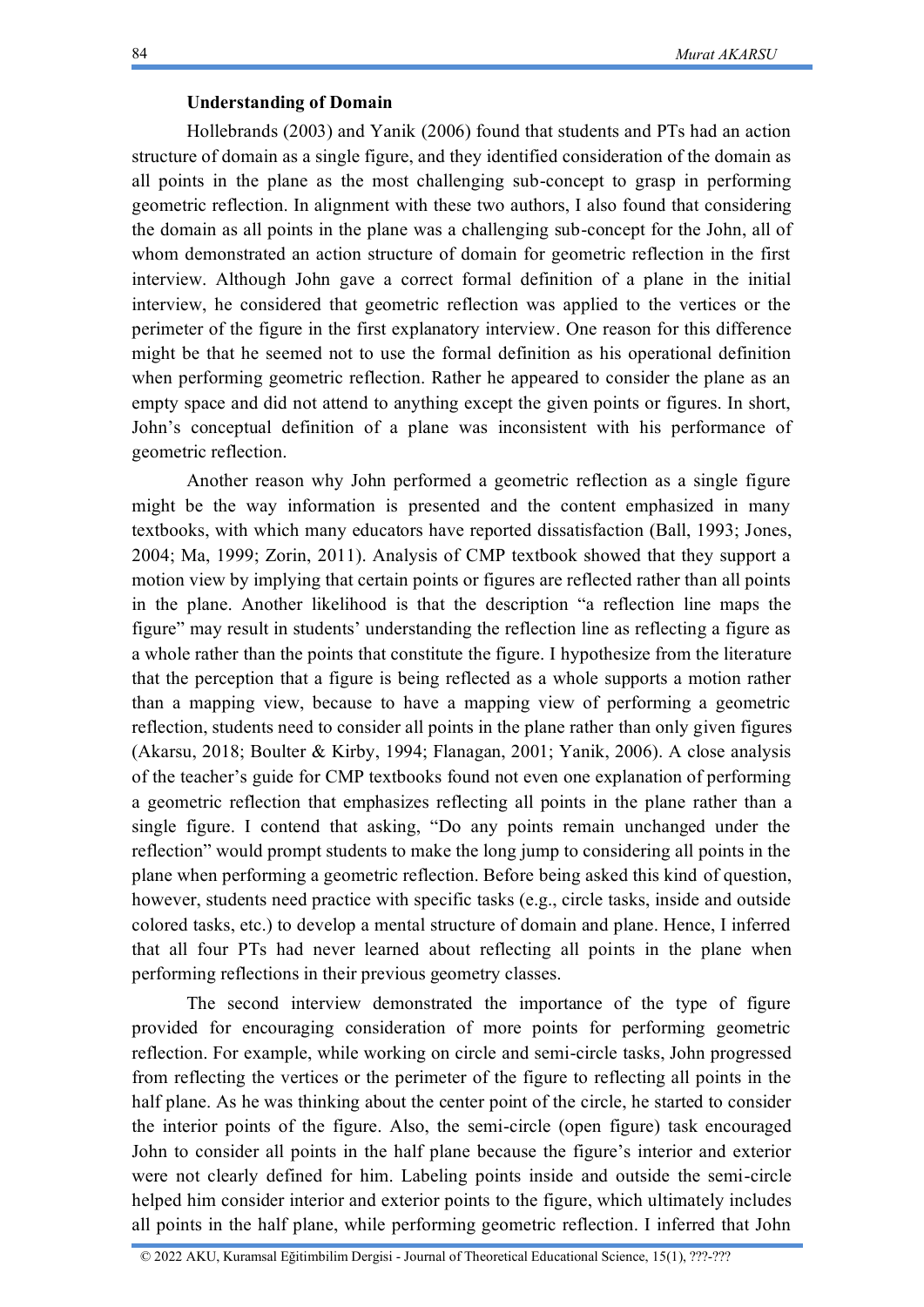was now speculating that there could be an infinite number of points inside and outside of the semi-circle figure in the half plane on which to perform a reflection and was progressing toward conceptualizing the domain as comprising all points in the plane although he still had an action structure of domain for geometric reflection. Hence, it may be inferred that type of figure (here, half- or full-circle) is important for encouraging consideration of more points for performing geometric reflection.

By the end of the third interview, John was viewing geometric reflection as applicable to all points in the plane. Working with multiple figures in both the preimage and image planes encouraged him to start thinking about geometric reflection as two-way, reflecting all points from the pre-image plane to the image plane and from the image plane to the pre-image plane. Working with multiple figures in both planes helped him to consider that both the image plane and the pre-image plane have an infinite number of unlabeled points and, therefore, to think about all points in the plane when performing a geometric reflection.

After all interviews, John had started to think about all points in the entire plane when performing a reflection. Although he did not physically demonstrate reflecting unlabeled points for geometric reflection, he understood that performing a reflection involves both labeled and unlabeled points, that is, all points in the plane. The tasks with circles, semi-circles, and multiple figures for both the pre-image and image planes and my questioning strategy helped John to consider all points in the plane. His operational definition of the plane in geometric reflection thus aligned with his mathematical definition of a plane, which I inferred as meaning that he had achieved a process structure for the concept of the domain in geometric reflection. Hence, considering the domain as all points in the plane was shown to be another significant sub-concept for the concept of geometric reflection and essential to move from a motion view to a mapping view.

# **Understanding of the Plane**

Flanagan (2001) and Yanik (2006) found that students and PTs considered geometric reflection as a movement of points or figures, implying that when they performed geometric reflection, they considered the points or figures as separate from rather than as a subset of the plane, indicating an action structure of plane. In my study, in contrast, all the PTs achieved a process structure of plane. During the first and second interviews, John consistently used the verb "move" when performing geometric reflection, suggesting that he considered geometric points or figures as moveable on the plane rather than part of it. During the third interview, therefore, to ascertain his mental structures concerning the relationship between points or figures and the plane, I directly asked whether there was any movement of the points or figures from the pre-image to the image plane when he performed a reflection. In response, John indicated that he considered the points or figures as part of the plane rather than separate from it, which demonstrated that his mathematical understanding of the relationship between the figures or points and the plane was accurate and that he had a process structure of the plane.

John's example suggests that language may be a source of students' and PTs' difficulties with developing an understanding of the relationship between the points or figures and the plane as it is easier for them to describe their thinking in colloquial terms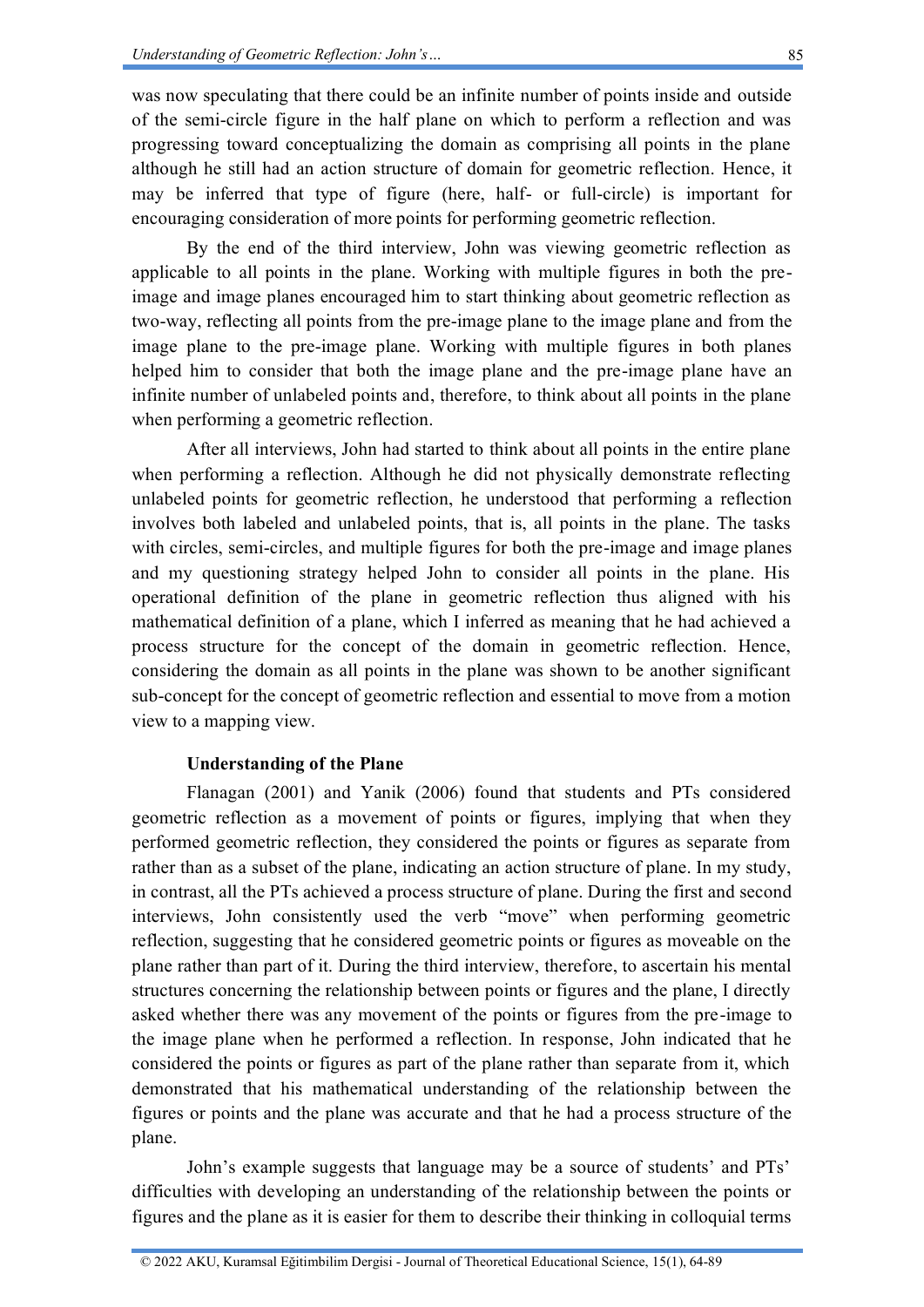that are easily relatable to how they operate in the real world than to use technical mathematical language to describe their thought processes. Such language use can affect how they think when performing geometric reflection. Another source of students' and PTs' difficulties might be textbooks. My CMP curriculum analysis indicated that the relationships between the points or figures and plane were not explicitly emphasized in the geometric reflection unit. There is no clear explanation or example that shows all points and figures as embedded in the plane, rather than separated from the plane.

The findings of this study offer some insight into a variety of factors involved as all the participants moved from a motion view to a mapping view, such as the role of reflection line, the properties of perpendicularity and equidistance, the relationships between pre-image and image points of the figures and the reflection line, the meaning of domain, the types of figures used for solving problems, questioning strategies, the nature of the plane, the relationship between figures and plane, and the definitions of all terms.

# **Implications**

Flanagan (2001) and Yanik (2006) found that students and pre-service elementary teachers had a motion view of geometric reflection. No researcher has explicated a mapping view of geometric transformations in general or geometric reflection specifically. Also, there has been no clear evidence documenting how a learner's motion view evolves into a mapping view. This study outlined the progression of PTs' conceptualizations from a motion view into a mapping view of geometric reflection, and the factors that facilitated this change (see Figure 13). Also, the reflection line, domain, and plane were identified as important sub-concepts and they are required in facilitating the development of PTs' motion view into a mapping view. Therefore, the results support the importance of teaching these three sub-concepts to prepare students to accurately understand geometric reflection.

The findings of this study indicate that considering the domain as all points in the plane is a challenging concept for PTs. As shown in John's case, practicing with circle, semi-circle and multiple figures encouraged them to consider more points in the plane when they were performing geometric reflection, which led to a more accurate understanding. Therefore, textbooks should provide examples of and exercises with these types of figures to help learners view the domain as comprising all points in the plane rather than as a single figure. In addition, having an understanding of the points or figures and the plane is important for developing a mapping view. In order for learners to develop a mapping view of geometric reflection, teachers should emphasize the plane and its relationship to points and figures. This study provides useful insights that can be utilized to support PTs' understanding of reflection and thus prepare them to teach this topic more effectively. There has been limited research attention to geometric reflection, and this study was the first to document how PTs move from a motion view to a mapping view.

# **Limitations of the Study**

This study has three limitations. First, because there is lack of tasks related to domain and plane for the geometric reflection in the United States mathematics curriculum, I adapted several tasks from previous studies to emphasize these concepts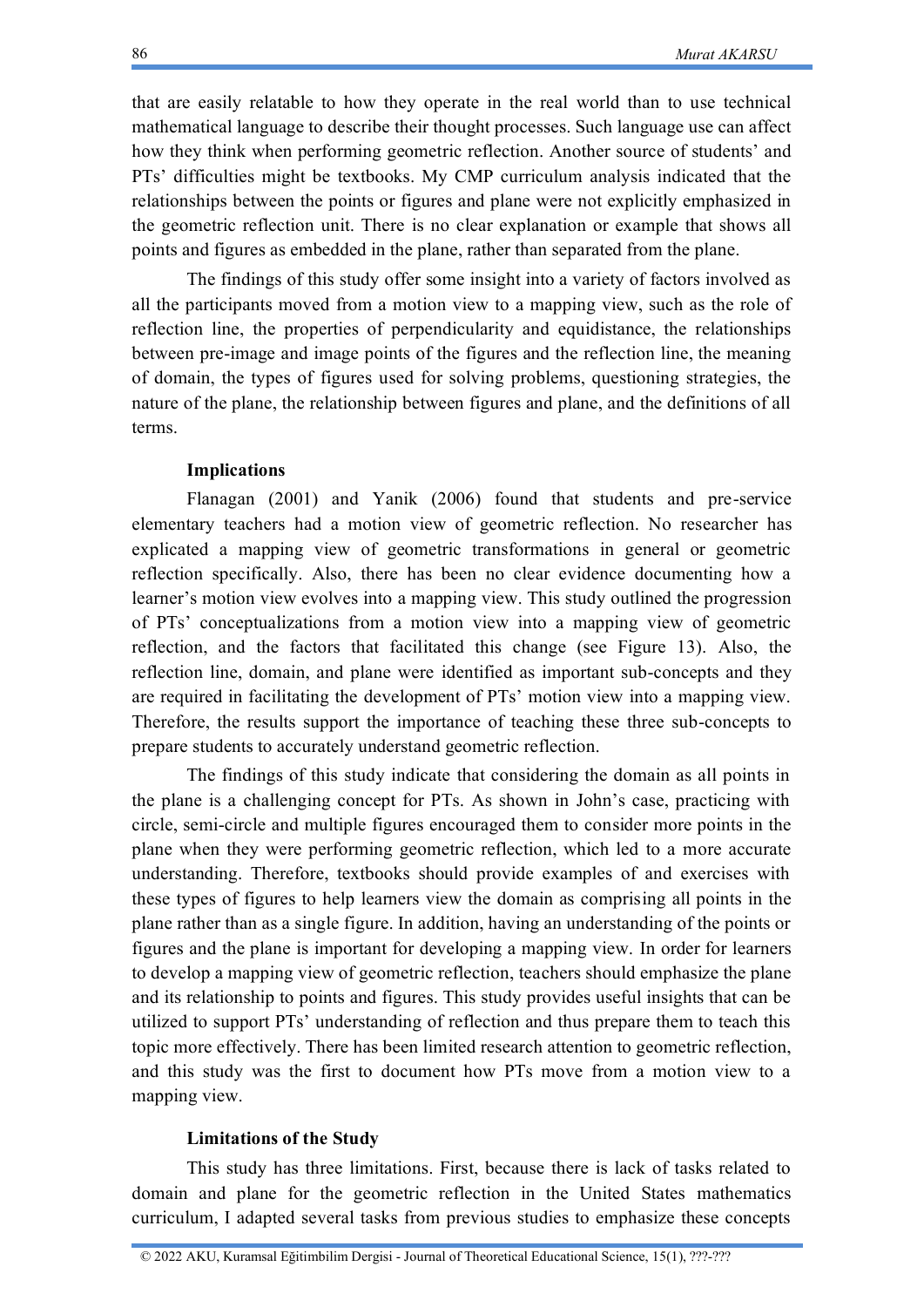of the domain and plane. Therefore, the findings were limited to the tasks that I used. Second, there were six participants for the initial interviews, and I selected four for subsequent interviews based on their willingness and ability to explain their thought processes. This criterion suggests the caveat that these four participants might be different from another sample. The third limitation is that the data consisted of verbal and nonverbal behaviors, idiosyncratic speech characteristics, gestures, and incomplete utterances, so I had to draw inferences from communications that often were not conventional, complete, and clear.

# **Conflicts of Interest**

The author declares that they have no known competing financial interests or personal relationships that could have appeared to influence the work reported in this paper.

# **Acknowledgements**

Thank you Dr. Signe Kastberg for patiently prompting with comments and suggestions, listening to clarifying and challenging my ideas throughout the study.

### **Author Bios**

Murat Akarsu is an assistant professor in the Department of Pre-School Education at Agri Ibrahim Cecen University, Turkey. He graduated as a mathematics teacher with a master's degree in an department of mathematics at University of Cincinnati in USA. He completed his Ph.D. in mathematics education at Purdue University in USA. He worked with Prof. Dr. Signe Kastberg on Pre-service teachers' understanding of geometric reflections. From 2016-2018, he worked on a STEM project as a research assistant in engineering education department at Purdue University. He was appointed as an assistant professor of pre-school education in 2018. He has constantly been working on designing STEM Modules, Learning in context, and Mathematics curriculum.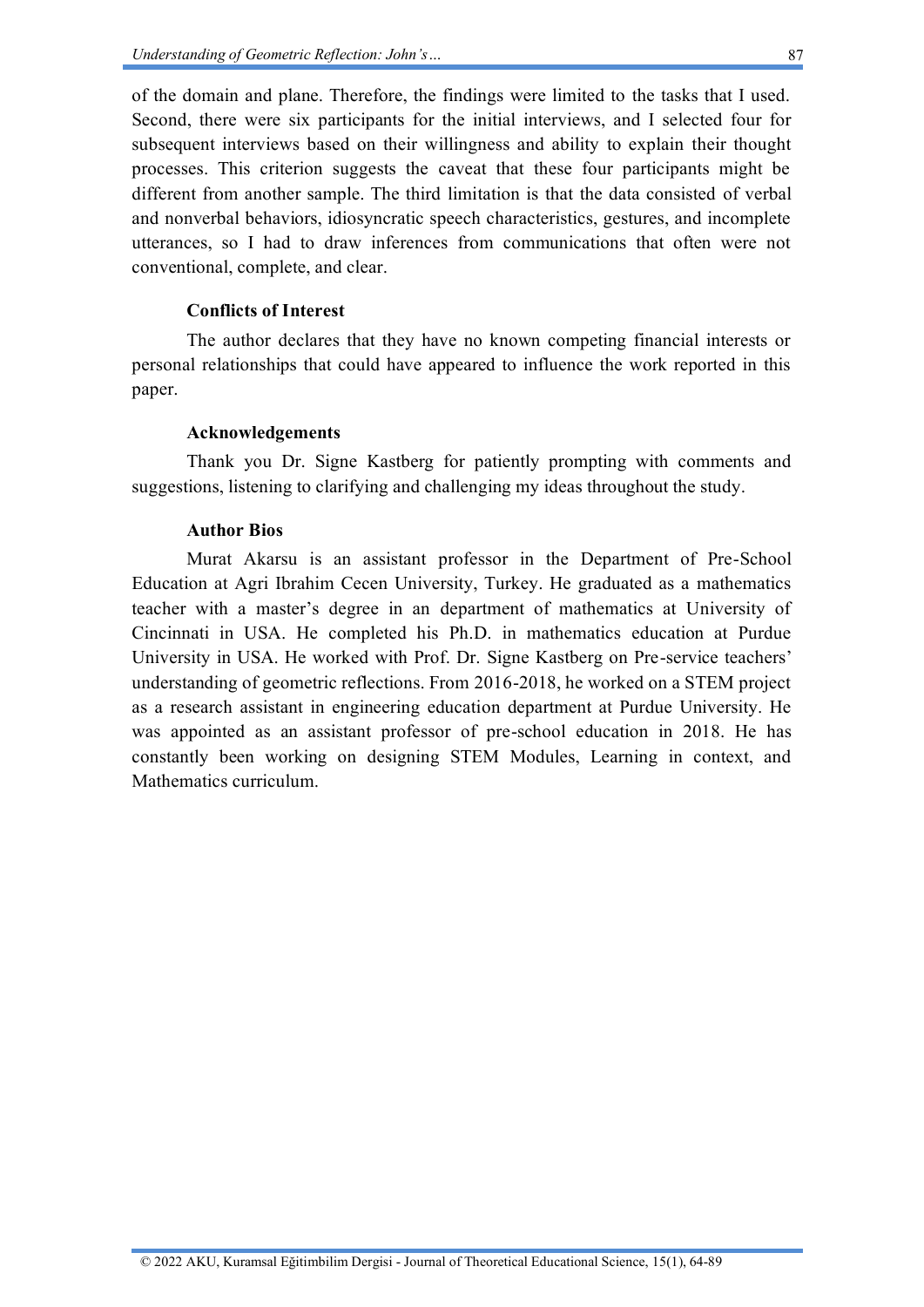### **References**

- Akarsu, M. (2018). *Pre-service teachers' understanding of geometric reflections in terms of motion and mapping view* (Doctoral Dissertation, Purdue University, 2018). Dissertation Abstracts International: AAI10839226.
- Arnon, I., Cottrill, J., Dubinsky, E., Oktac, A., Roa Fuentes, S., Trigueros, M., & Weller, K. (2014). *APOS theory: A framework for research and curriculum development in mathematics education*. New York, NY: Springer.
- Ball, D. L. (1993). With an eye on the mathematical horizon: Dilemmas of teaching elementary school mathematics. *The elementary school journal, 93*(4), 373-397.
- Boulter, D., & Kirby, J. (1994). Identification of strategies used in solving transformational geometry problems. *Journal of Educational Research, 87*, 298- 303. <https://doi.org/10.1080/00220671.1994.9941257>
- Boyd, C. J., Cummings, J., Malloy, C., Carter, J., & Flores, A. (2004). *Geometry* (Indian Edition). New York: McGraw-Hill/Glencoe.
- Clements, D. H., Battista, M. T., Sarama, J., & Swaminathan, S. (1997). Development of students' spatial thinking in a unit on geometric motions and area. *The Elementary School Journal, 98*(2), 171-186.
- Dixon, J. K. (1997). Computer use and visualization in students' construction of reflection and rotation concepts. *School Science and Mathematics, 97*(7), 352-358. <https://doi.org/10.1111/j.1949-8594.1997.tb17376.x>
- Dubinsky, E. (1991). Reflective abstraction in advanced mathematical thinking. In D. Tall (Ed.), *Advanced mathematical thinking* (pp. 95-126). Boston, MA: Kluwer Academic Publishers.
- Dubinsky, E., Weller, K., Mcdonald, M. A., & Brown, A. (2005). Some historical issues and paradoxes regarding the concept of infinity: An APOS-Based analysis: Part 1. *Educational Studies in Mathematics, 58*(3), 335-359. <https://doi.org/10.1007/s10649-005-2531-z>
- Edwards, L. (2003, February). The nature of mathematics as viewed from cognitive science. *Paper presented at 3rd Congress of the European Society for Research in Mathematics*, Bellaria, Italy.
- Flanagan, K. A. (2001). *High school students' understandings of geometric transformations in the context of a technological environment* (Doctoral Dissertation, The Pennsylvania State University, 2001). Dissertation Abstracts International: AAI3020450.
- Glass, B. J. (2001). *Students' reification of geometric transformations in the presence of multiple dynamically linked representations* (Doctoral Dissertation, The University of Iowa, 2001). Dissertation Abstracts International, AAI3009596.
- Hollebrands, K. F. (2003). High school students' understandings of geometric transformations in the context of a technological environment. *Journal of Mathematical Behavior, 22*, 55-72. [https://doi.org/10.1016/S0732-3123\(03\)00004-](https://doi.org/10.1016/S0732-3123(03)00004-X) [X](https://doi.org/10.1016/S0732-3123(03)00004-X)
- Hollebrands, K. F. (2004). High school students' intuitive understandings of geometric transformations. *Mathematics Teacher, 97*, 207-214. <https://doi.org/10.5951/MT.97.3.0207>